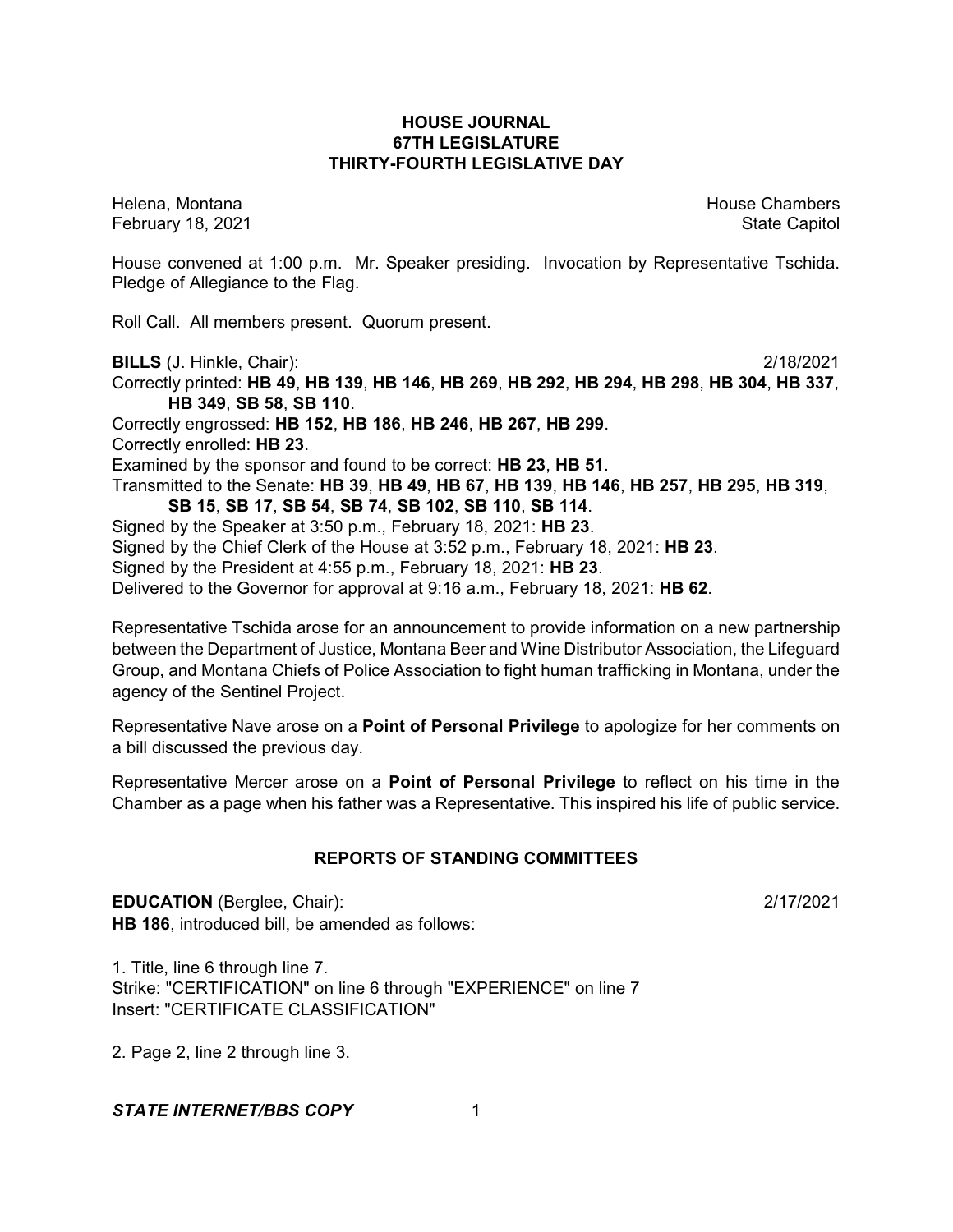Strike: "areas" on line 2 through "experience" on line 3 Insert: "certificate classification"

And, as amended, do pass. Report adopted.

**HB 192**, do pass. Report adopted. **HB 246**, introduced bill, be amended as follows:

1. Page 5, line 25. Following: "book" Insert: ", digital resource,"

2. Page 10, line 24 through line 25. Strike: "in" on line 24 through "state" on line 25

3. Page 10, line 26. Following: "current" Strike: "standard, unrestricted out-of-state" Following: "license" Insert: "from another state or country"

4. Page 10, line 27. Strike: "for" through "policies of" Insert: "as determined by"

5. Page 10, line 28 through page 11, line 3. Strike: "in an endorsement" on line 28 through "instruction" on page 11, line 3

6. Page 11, line 10 through line 13. Strike: subsection (3) in its entirety

7. Page 12, line 3. Following: "(c)" Strike: "(i)"

8. Page 12, line 4. Following: "teacher" Insert: "or specialist" Following: "certificate" Strike: "endorsed for teaching"

9. Page 12, line 9 through line 10.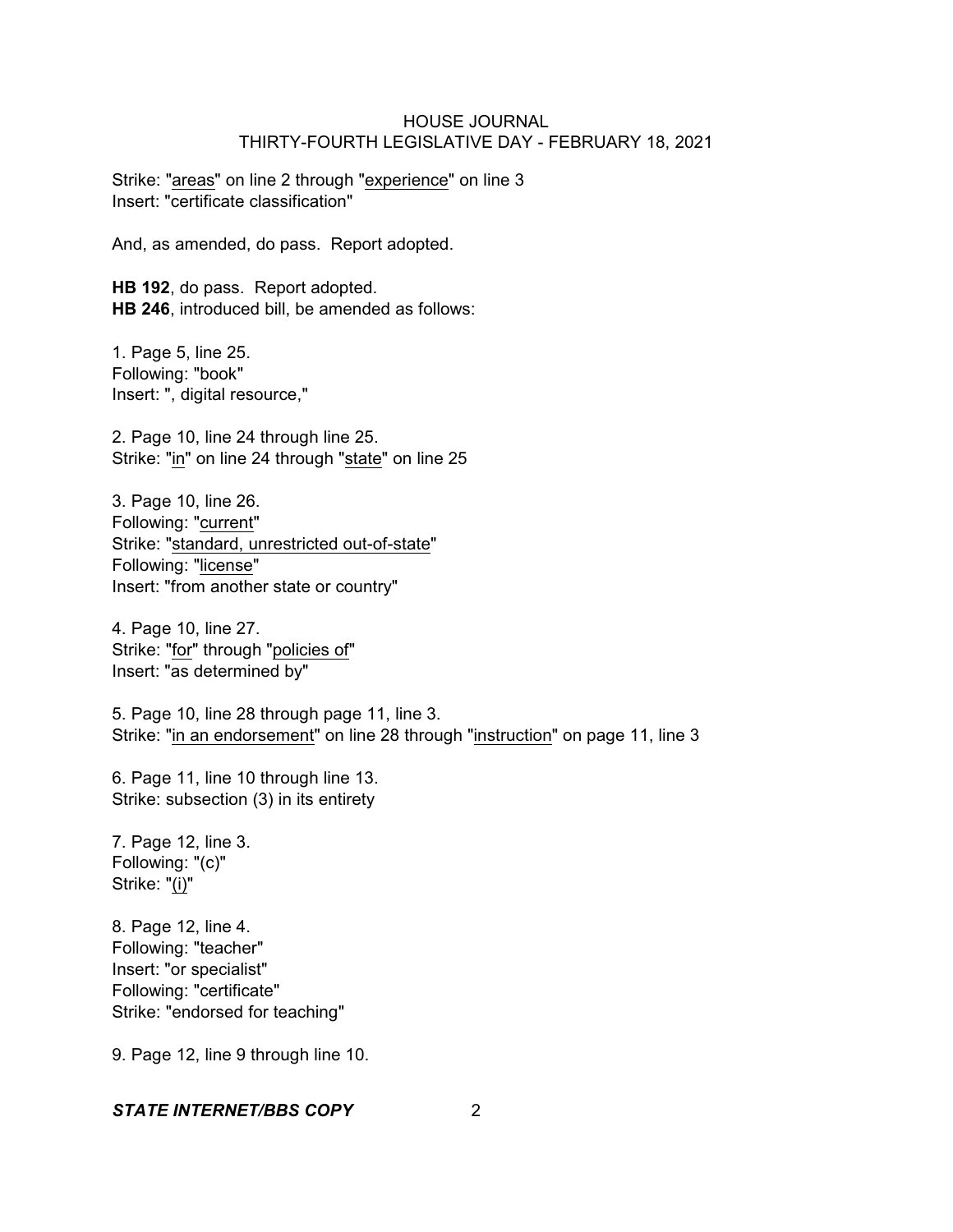Following: "experience" on line 9 Strike: "for" on line 9 through "5 years," on line 10 Insert: "as"

10. Page 12, line 10 through line 17. Following: "education." on line 10 Strike: remainder of line 10 through "state." on line 17

11. Page 15, line 17. Strike: "4 vocational" Insert: "1 through 4"

12. Page 16.

Following: line 12

Insert: "NEW SECTION. **Section 12. {standard} Severability.** If a part of [this act] is invalid, all valid parts that are severable from the invalid part remain in effect. If a part of [this act] is invalid in one or more of its applications, the part remains in effect in all valid applications that are severable from the invalid applications."

**Renumber:** subsequent sections

And, as amended, do pass. Report adopted.

**SB 18**, be concurred in. Report adopted. **SB 22**, be concurred in. Report adopted. **SB 75**, be concurred in. Report adopted.

**HUMAN SERVICES** (Lenz, Chair): 2/11/2021 **HB 299**, introduced bill, be amended as follows:

1. Page 1, line 18. Strike: "10 hours" Insert: "20 visits"

2. Page 1, line 18. Following: "education" Insert: "in diabetes self-management"

3. Page 1, line 18. Strike: "on" Insert: "in either an individual or group setting within the first year of"

4. Page 1, line 20.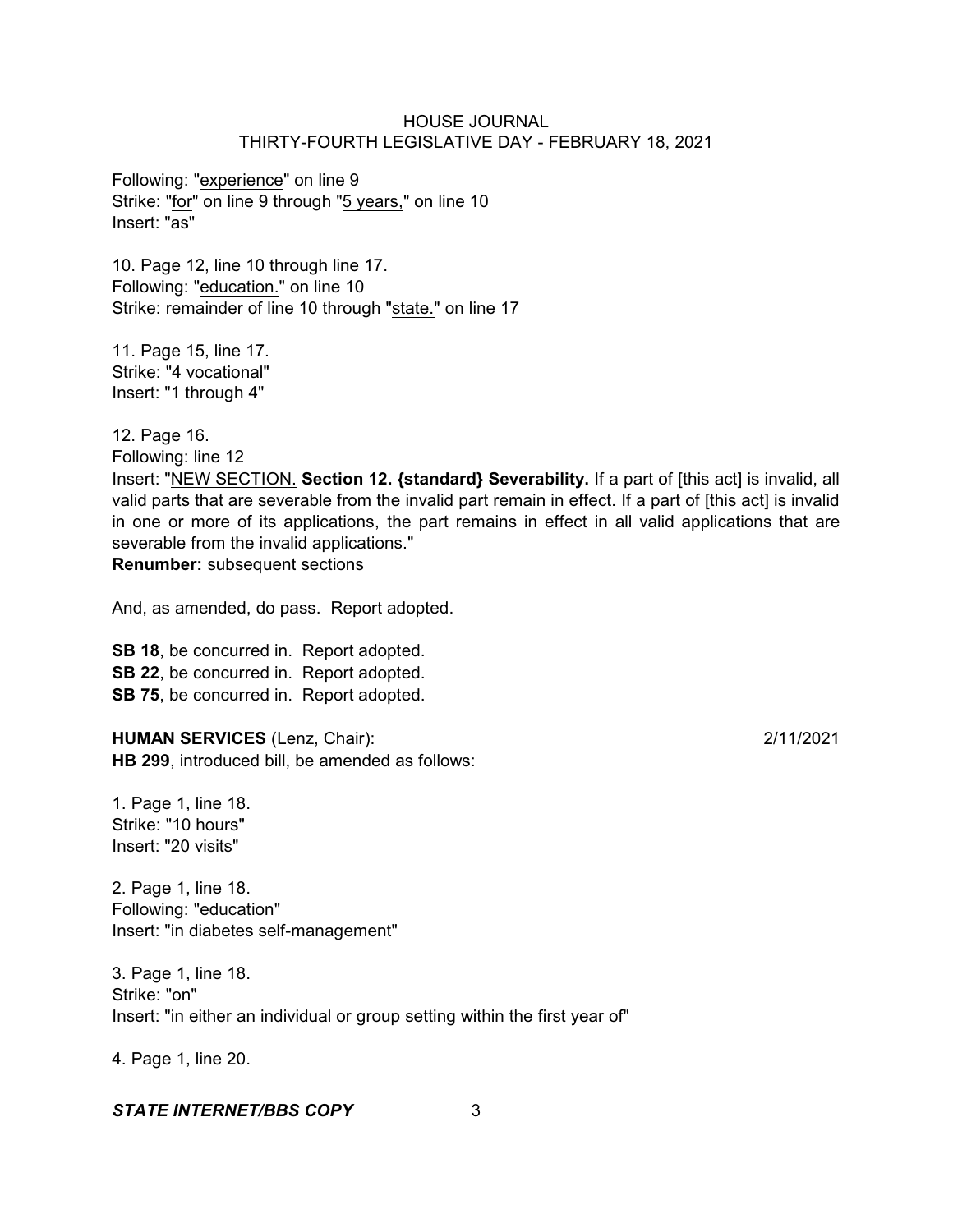Following: "4" Strike: "hours of" Following: "followup" Insert: "visits for diabetes self-management"

5. Page 1, line 20. Strike: "and education" Insert: "services in subsequent years"

6. Page 1. Following: line 21 Insert: "(b) For the purposes of this subsection (2), a visit consists of 30 minutes." **Renumber:** subsequent subsections

7. Page 5, line 16. Strike: "10 hours a year" Insert: "20 visits"

8. Page 5, line 16. Following: "education" Insert: "in diabetes self-management"

9. Page 5, line 16. Strike: "on" Insert: "in either an individual or group setting within the first year of"

10. Page 5, line 18. Following: "4" Strike: "hours a year of" Following: "followup" Insert: "visits for diabetes self-management"

11. Page 5, line 18. Strike: "and education" Insert: "services in subsequent years"

12. Page 5. Following: line 20 Insert: "(c) For the purposes of subsection (12)(a), a visit consists of 30 minutes." **Renumber:** subsequent subsections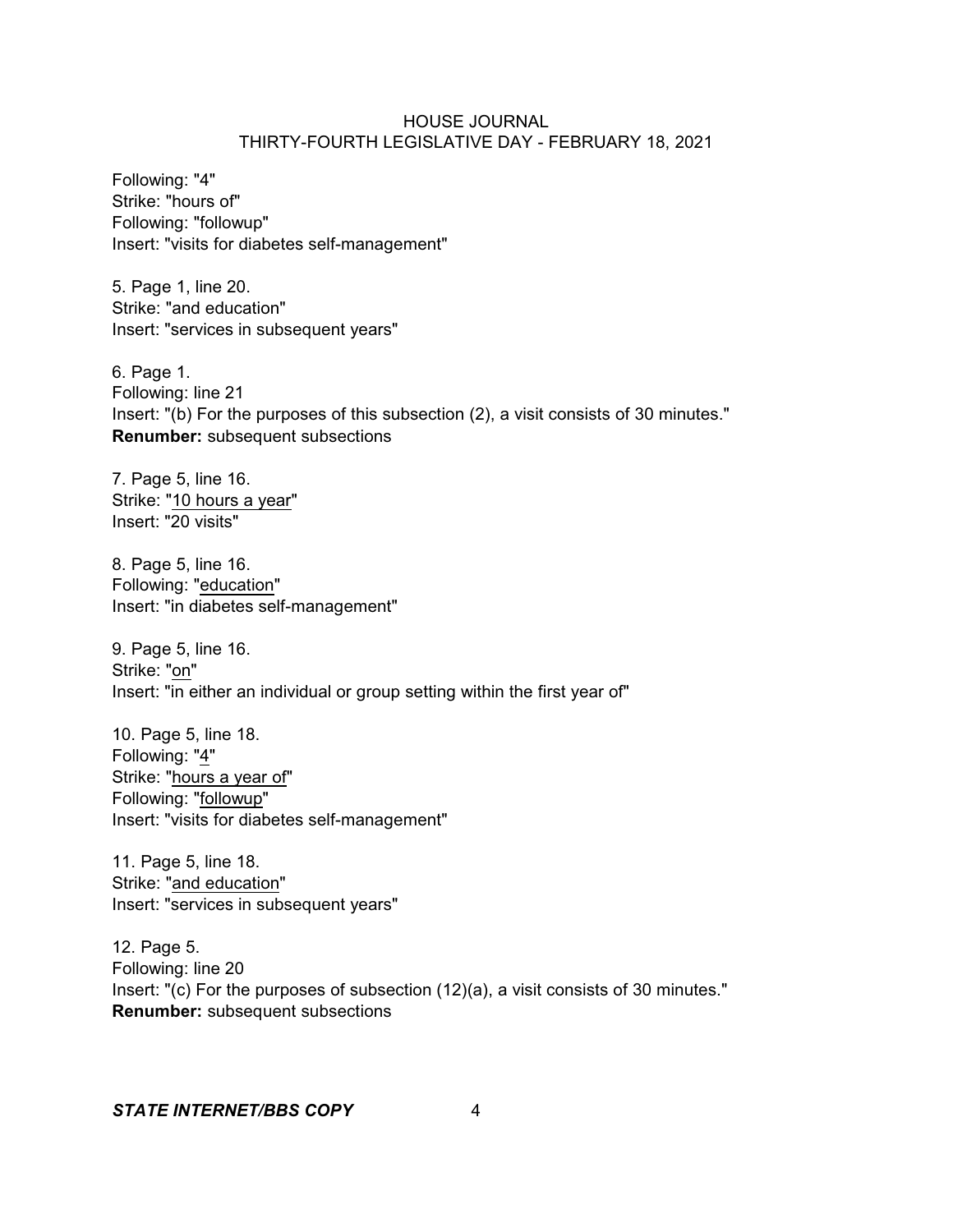13. Page 6, line 1. Strike: "(c)" Insert: "(d)"

14. Page 6, line 3. Strike: "(c)" Insert: "(d)"

15. Page 7, line 18. Strike: "10 hours of" Insert: "20 visits for"

16. Page 7, line 18. Following: "education" Insert: "in diabetes self-management"

17. Page 7, line 18. Strike: "on" Insert: "in either an individual or group setting within the first year of"

18. Page 7, line 20. Following: "4" Strike: "hours of" Following: "followup" Insert: "visits for diabetes self-management" Following: "education" Insert: "services in subsequent years"

19. Page 7, line 22. Following: "(b)" Insert: "For the purposes of this subsection (2), a visit consists of 30 minutes. (c)"

And, as amended, do pass. Report adopted.

**NATURAL RESOURCES** (Gunderson, Chair): 2/17/2021 **HB 152**, introduced bill, be amended as follows:

1. Page 2, line 14. Following: "plug" Strike: "left" Following: "disengaged" Insert: "to drain the water"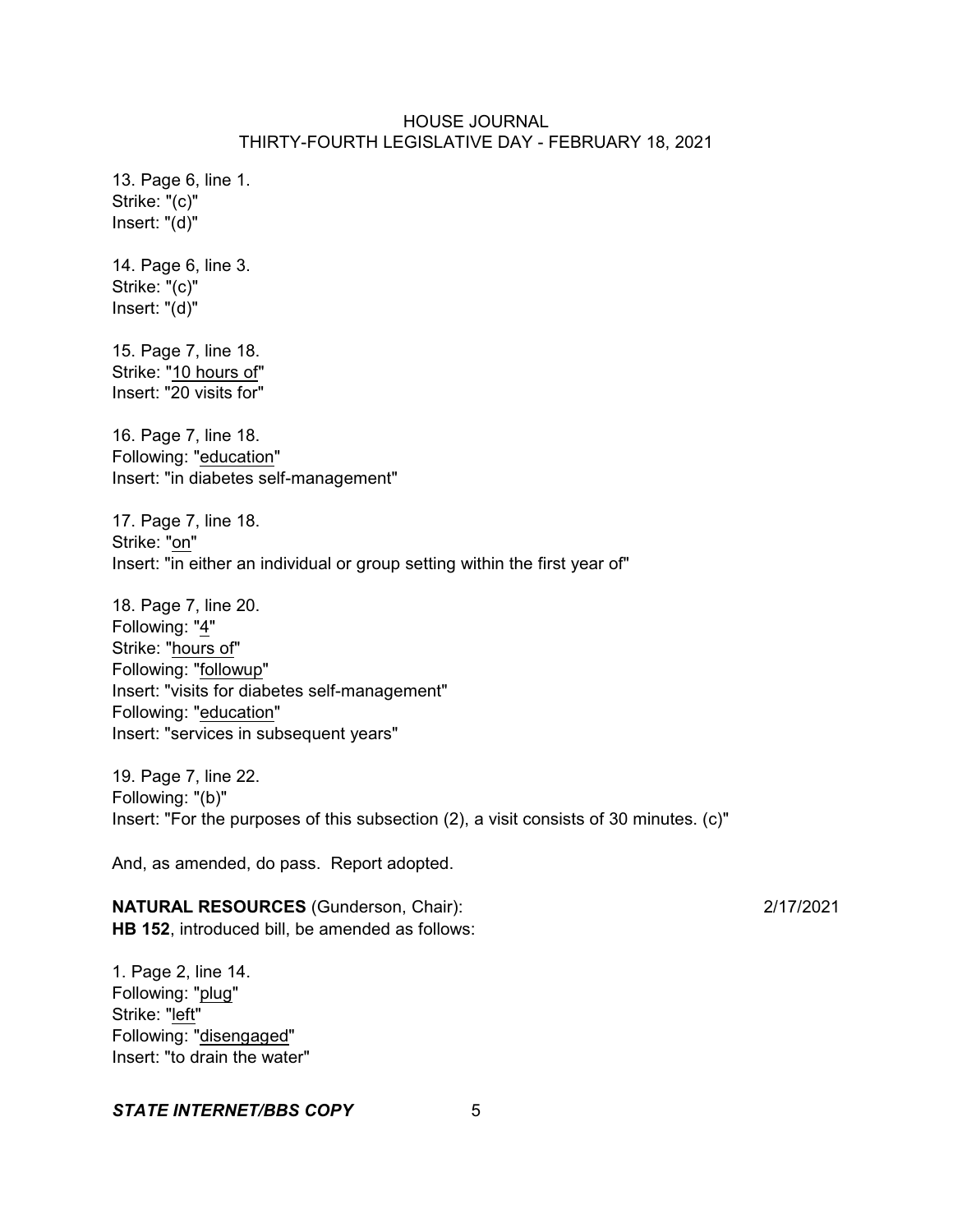2. Page 2, line 16. Following: "parks." Insert: "After draining the water, the drain plug may be reengaged."

3. Page 3, line 23. Following: "plug" Strike: "left" Following: "disengaged" Insert: "to drain the water"

4. Page 3, line 25. Following: "parks." Insert: "After draining the water, the drain plug may be reengaged."

5. Page 4, line 16. Following: "(2)" Insert: "(a)"

6. Page 4, line 17. Following: "80-7-1015(7)" Strike: "to travel with a disengaged drain plug"

7. Page 4, line 18. Strike: "(a)" Insert: "(i)"

8. Page 4, line 19. Strike: "(b)" Insert: "(ii)"

9. Page 4, line 19.

Following: "law."

Insert: "(b) A driver found to be in violation of 80-7-1010(2) or 80-7-1015(7) may correct the violation in the presence of the officer and be deemed in compliance. A correction made pursuant to this subsection (2)(b) may not impact any state waters."

And, as amended, do pass. Report adopted.

**HB 382**, introduced bill, be amended as follows:

1. Title, line 5. Strike: "POSSESSION"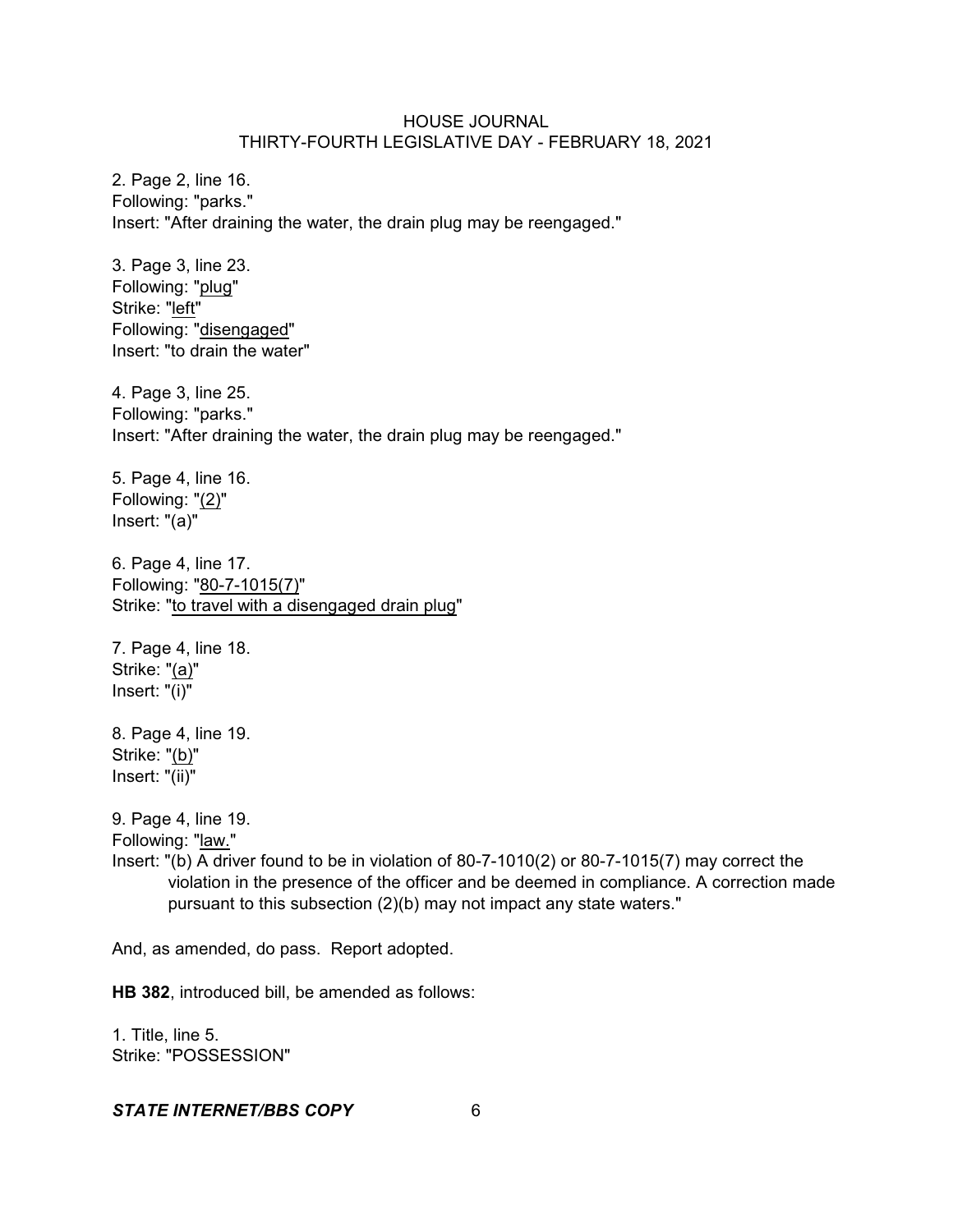Insert: "USE"

2. Title, line 6 through line 7. Strike: "PROVIDING" on line 6 through "MCA;" on line 7

3. Page 1.

Strike: everything after the enacting clause Following: line 11

Insert: " NEW SECTION. **Section 1. Use of exploding targets prohibited -- definition - penalty.** (1) The use of exploding targets on properties managed pursuant to this title is prohibited when the department of natural resources and conservation determines dangerous fire conditions exist.

(2) For the purposes of this section, "exploding targets" means commercial targets that explode when impacted by a high-velocity projectile or targets created by combining components, including but not limited to ammonium nitrate and aluminum powder, that explode when impacted by a high-velocity projectile.

(3) A person convicted of violation this section is guilty of a misdemeanor and shall be fined not more than \$500 or be imprisoned in the county jail for not more than 6 months.

NEW SECTION. **Section 2. Use of exploding targets prohibited -- definition -- penalty.** (1) The use of exploding targets on properties managed pursuant to this title is prohibited when the department of natural resources and conservation determines dangerous fire conditions exist.

(2) For the purposes of this section, "exploding targets" means commercial targets that explode when impacted by a high-velocity projectile or targets created by combining components, including but not limited to ammonium nitrate and aluminum powder, that explode when impacted by a high-velocity projectile.

(3) A person convicted of violation this section is guilty of a misdemeanor and shall be fined not more than \$500 or be imprisoned in the county jail for not more than 6 months.

NEW SECTION. **Section 3. Use of exploding targets prohibited -- definition -- penalty.** (1) The use of exploding targets on properties managed pursuant to this title is prohibited when the department of natural resources and conservation determines dangerous fire conditions exist.

(2) For the purposes of this section, "exploding targets" means commercial targets that explode when impacted by a high-velocity projectile or targets created by combining components, including but not limited to ammonium nitrate and aluminum powder, that explode when impacted by a high-velocity projectile.

(3) A person convicted of violation this section is guilty of a misdemeanor and shall be fined not more than \$500 or be imprisoned in the county jail for not more than 6 months.

NEW SECTION. **Section 4. Codification instruction.** (1) [Section 1] is intended to be codified as an integral part of Title 23, chapter 1, part 1, and the provisions of Title 23, chapter 1, part 1, apply to [section 1].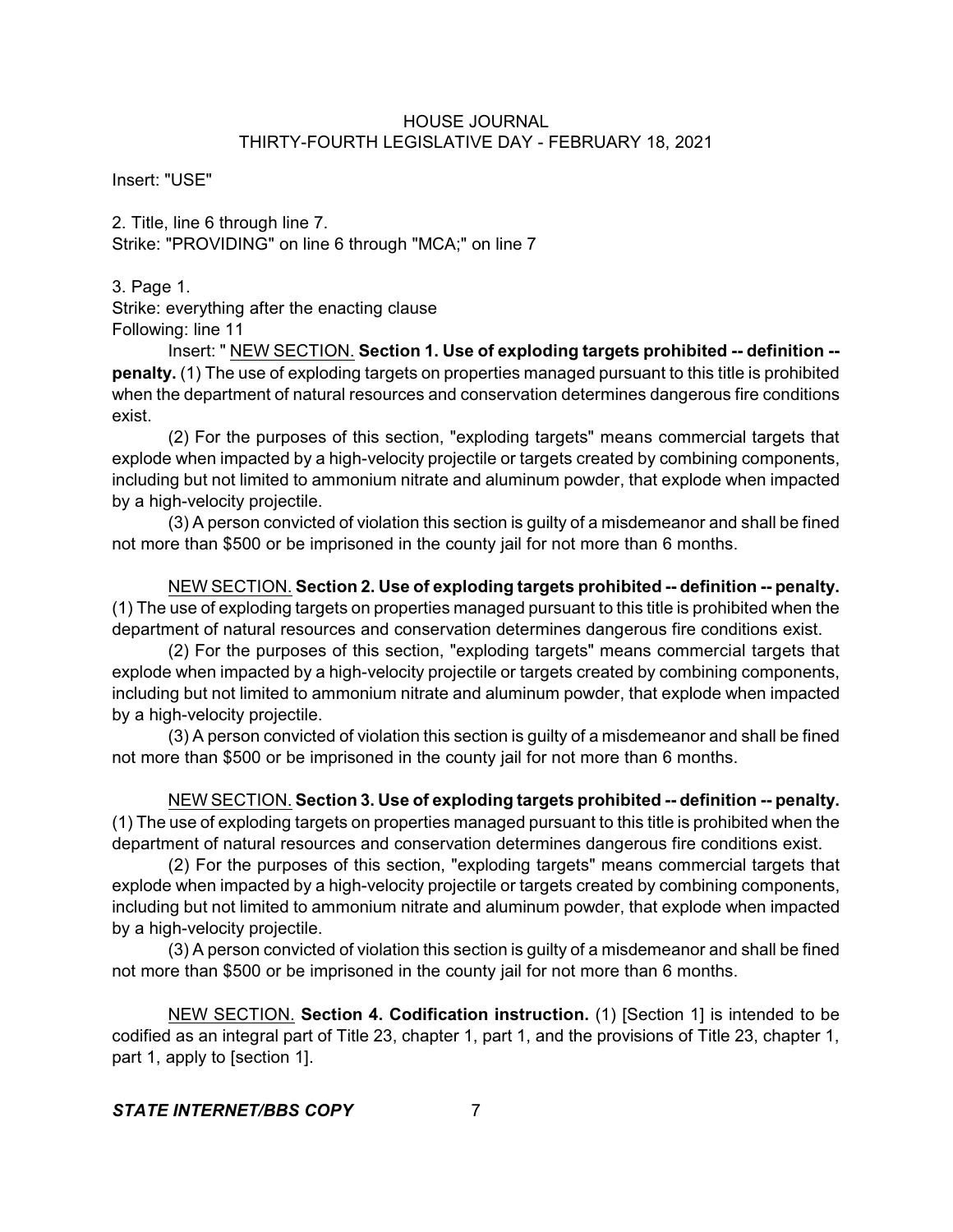(2) [Section 2] is intended to be codified as an integral part of Title 77, chapter 1, and the provisions of Title 77, chapter 1, apply to [section 2].

(3) [Section 3] is intended to be codified as an integral part of Title 87, chapter 1, part 1, and the provisions of Title 87, chapter 1, part 1, apply to [section 3].

NEW SECTION. **Section 5. {standard} Effective date.** [This act] is effective on passage and approval."

And, as amended, do pass. Report adopted.

| <b>STATE ADMINISTRATION (McKamey, Chair):</b> | 2/18/2021                              |  |
|-----------------------------------------------|----------------------------------------|--|
|                                               | <b>HJR 8, do pass. Report adopted.</b> |  |
|                                               |                                        |  |

**TAXATION** (Beard, Chair): 2/18/2021 **HB 170**, introduced bill, be amended as follows:

1. Page 1, line 16. Strike: "Except as provided in" Insert: "Subject to"

2. Page 1, line 18. Following: "facility," Insert: "green hydrogen" Following: "or" Insert: "green hydrogen"

3. Page 2, line 5 through line 8. Following: "means" on line 5 Strike: ":" on line 5 through "(ii)" on line 8

4. Page 2, line 8. Following: "storage of" Insert: "green"

5. Page 2, line 8 through line 10 Following: "formation" on line 8 Strike: "; and" on line 8 through "2021" on line 10

6. Page 2, line 11. Strike: "requirements of" Insert: "definitions in"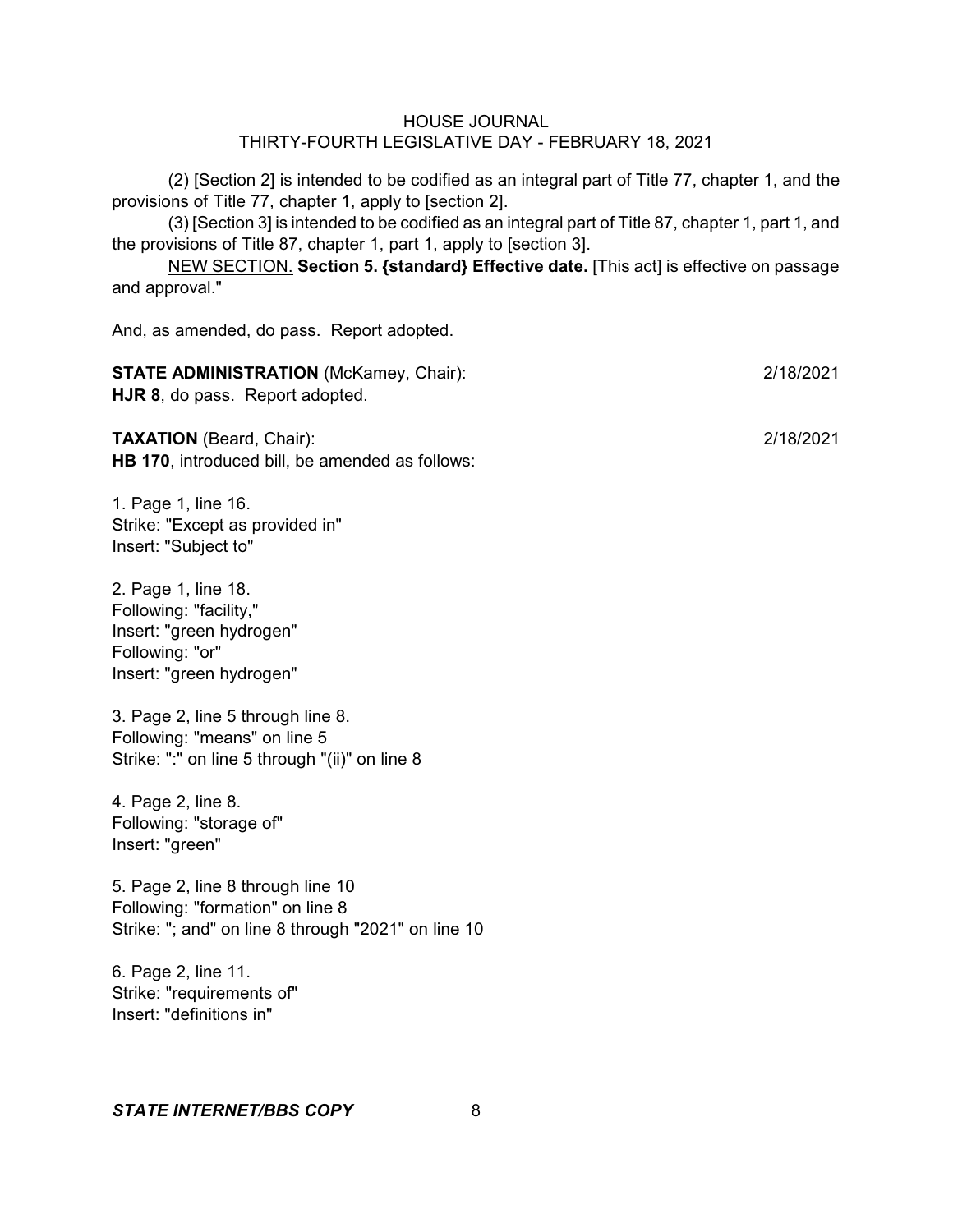7. Page 2, line 13. Strike: "requirements of" Insert: "definitions in"

8. Page 2, line 20. Following: "(6)" Insert: "(a)"

9. Page 2, line 20. Following: "(6)" Strike: "Class" Insert: "Except as provided in subsections (6)(b) and (6)(c), class"

10. Page 2, line 20. Strike: "1.5%" Insert: "3%"

11. Page 2.

Following: line 20

- Insert: "(b) Class eighteen property defined in subsection (2) or meeting the requirements of subsection (3) is taxed at 1.5% of its market value for the first 15 years from the time construction commences.
- (c) Class eighteen property defined in subsection (2) for which the owners have made an additional investment of \$25 million or more is taxed at 1.5% of market value for the first 15 years from the time construction commences on the additional investment."

And, as amended, do pass. Report adopted.

**HB 252**, introduced bill, be amended as follows:

1. Title, line 8. Strike: "AND" Insert: ","

2. Title, line 8. Following: the second "DATE" Insert: ", AND A TERMINATION DATE"

3. Page 1, line 20. Following: "(3)" Strike: "(a)"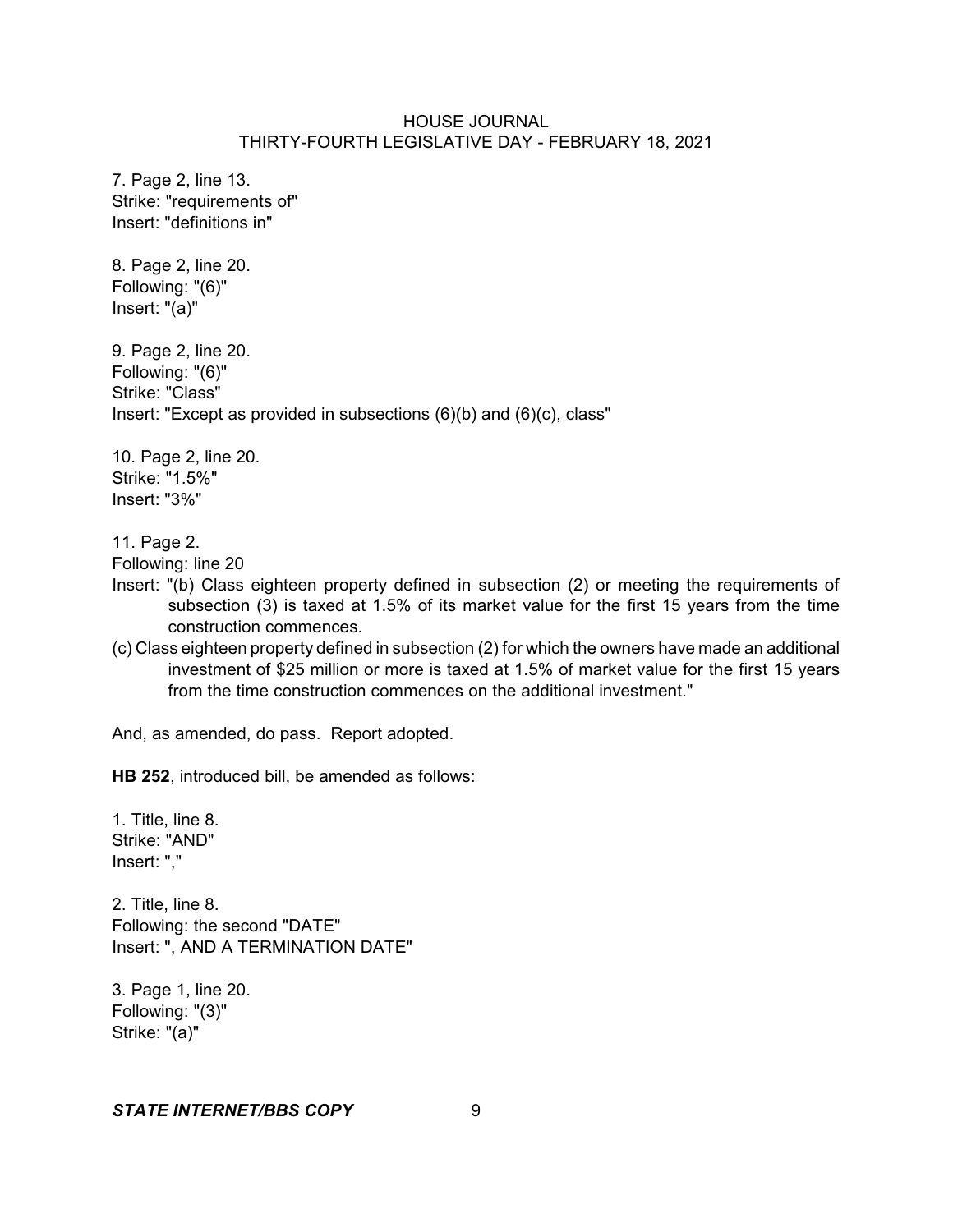4. Page 1, line 22 through line 24. Strike: subsection (b) in its entirety Renumber: subsequent subsections

5. Page 2, line 11 through line 25. Strike: subsection (7) in its entirety Renumber: subsequent subsections

6. Page 3, line 2. Strike: "an unrelated" Insert: "a"

7. Page 3, line 2. Following: the second "to" Insert: "expenses for"

8. Page 3. Following: line 27 Insert: "(xiv) logging and lumbering;" **Renumber:** subsequent subsections

9. Page 4. Following: line 10 Insert: "(xxvi) trucking; (xxvii) water well drillers;" **Renumber:** subsequent subsections

10. Page 5, line 2. Following: "and" Insert: "and"

11. Page 5, line 3 through line 4. Strike: "; and" on line 3 through "[section 2]" on line 4

12. Page 6, line 6. Following: "15-32-701;" Strike: "and"

13. Page 6, line 7. Following: "15-30-2380" Insert: "; and (g) the credit for trades education and training provided for in [section 1] and [section 2]"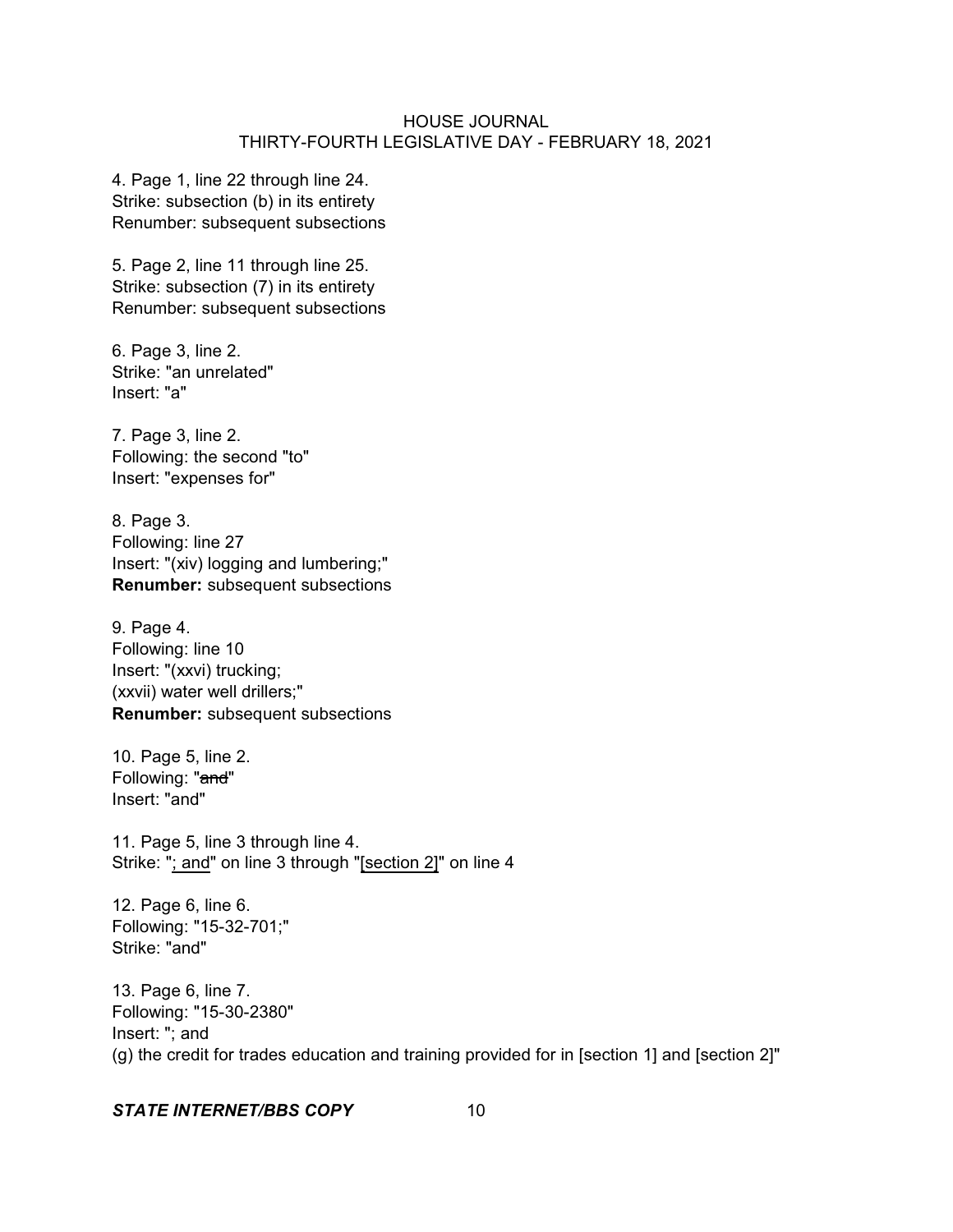14. Page 7. Following: line 12 Insert: "NEW SECTION. **Section 7. Termination.** [This act] terminates December 31, 2026."

And, as amended, do pass. Report adopted.

## **TRANSPORTATION** (Loge, Chair): 2/17/2021 **HB 267**, introduced bill, be amended as follows:

1. Title, line 8. Following: "ARMS" Insert: "IN CERTAIN CIRCUMSTANCES"

2. Title, line 10. Strike: "REQUIRING" Insert: "ENCOURAGING INCLUSION OF A PHOTOGRAPH IF AVAILABLE WHEN"

3. Title, line 11. Strike: "TO REPORT THE VIOLATION" Insert: "PROVIDES A REPORT"

4. Title, line 11. Following: "PENALTIES;" Strike: "AND"

5. Title, line 12. Following: "MCA" Insert: "; AND PROVIDING EFFECTIVE DATES"

6. Page 2, line 13. Strike: "highway" Insert: "roadway"

7. Page 3, line 18. Strike: "directly at the edge of the highway right-of-way" Insert: "outside of the roadway"

8. Page 3, line 19. Strike: "highway right-of-way" Insert: "roadway"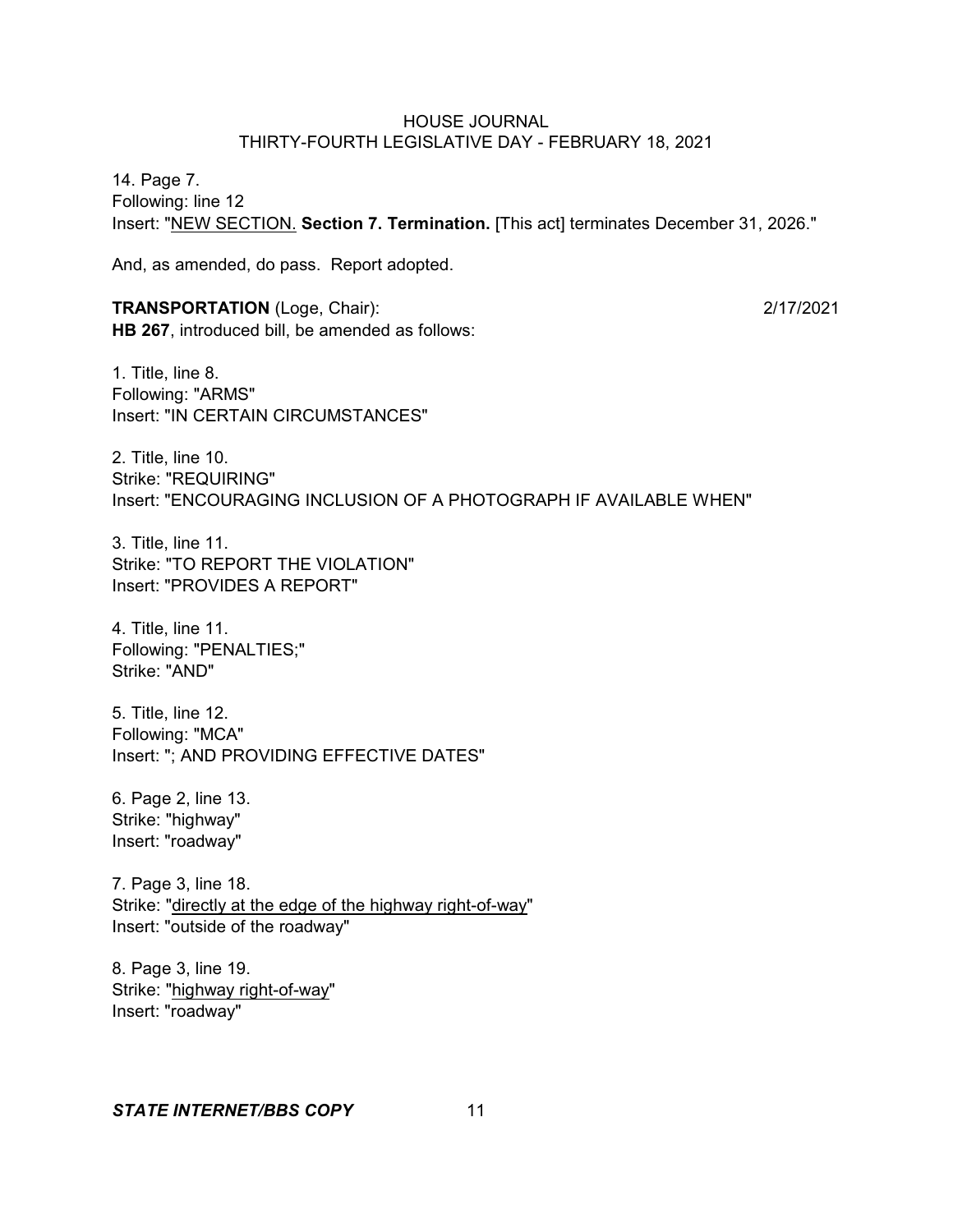9. Page 3, line 20. Following: "(4)" Strike: "(5)"

10. Page 4, line 3. Following: "children" Insert: "(5)"

11. Page 4, line 9. Strike: "24" Insert: "36"

12. Page 4, line 9. Following: the first "inches" Strike: "and not more than 48 inches"

13. Page 4, line 21. Strike: "shall" Insert: "may"

14. Page 5, line 5. Strike: "The report must be delivered to the county sheriff's office" Insert: "A person who observes a violation of this section may file a written or oral complaint with the county sheriff's office"

15. Page 5, line 6. Following: "patrol" Insert: "or city police department"

16. Page 5. Following: line 15 Insert: "NEW SECTION. **Section 3. Effective dates.** (1) Except as provided in subsection (2), [this act] is effective October 1, 2021. (2) [Section 2(5)] is effective July 1, 2022."

And, as amended, do pass. Report adopted.

**HB 306**, do pass. Report adopted.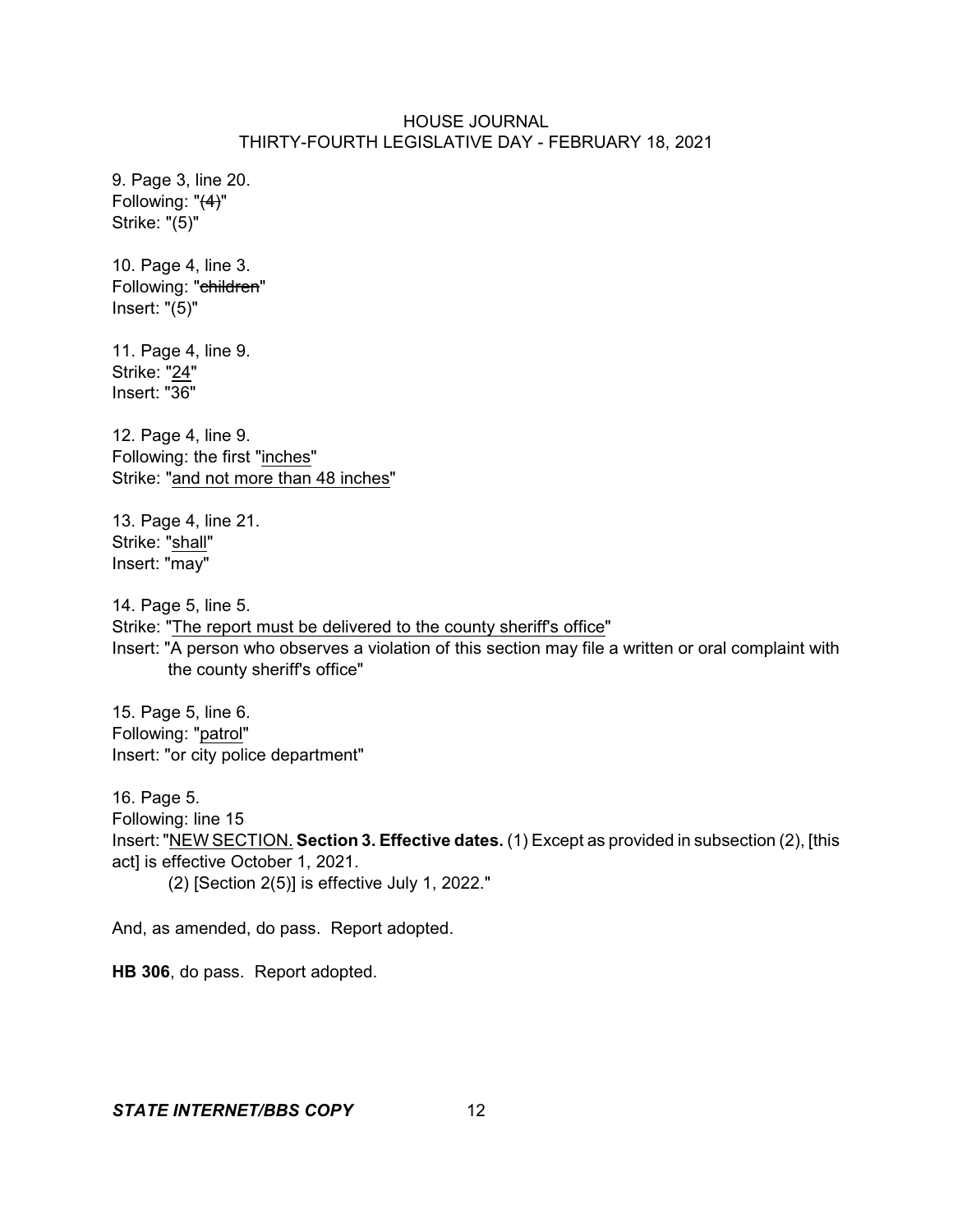## **FIRST READING AND COMMITMENT OF BILLS**

The following House bills were introduced, read first time, and referred to committees:

**HB 455**, introduced by L. Sheldon-Galloway, referred to State Administration. **HB 456**, introduced by F. Garner, E. Buttrey, S. Fitzpatrick, referred to State Administration. **HB 457**, introduced by B. Mercer, referred to Business and Labor. **HB 458**, introduced by E. Stafman, referred to Judiciary. **HB 459**, introduced by D. Lenz, referred to Judiciary. **HB 460**, introduced by J. Dooling, referred to Transportation. **HB 461**, introduced by A. Regier, J. Fuller, M. Regier, B. Usher, referred to Business and Labor. **HB 462**, introduced by M. Stromswold, E. Buttrey, J. Carlson, W. Galt, C. Knudsen, R. Knudsen, L. Sheldon-Galloway, B. Usher, referred to Transportation. **HB 463**, introduced by J. Trebas, referred to Judiciary. **HB 464**, introduced by M. Regier, D. Bartel, L. Brewster, M. Hopkins, J. Kassmier, B. Ler, R. Marshall, J. Patelis, A. Regier, B. Tschida, K. Walsh, C. Glimm, M. Lang, K. Regier, referred to Transportation. **HB 465**, introduced by S. Kerns, referred to Education. **HB 466**, introduced by F. Fleming, B. Usher, referred to Judiciary. **HB 467**, introduced by J. Karjala, referred to Education. **HB 468**, introduced by P. Fielder, B. Phalen, T. Running Wolf, B. Brown, referred to Fish, Wildlife and Parks. **HB 469**, introduced by S. Novak, referred to State Administration. **HB 470**, introduced by M. Malone, P. Fielder, S. Galloway, S. Gist, B. Mercer, M. Noland, referred to Local Government. **HB 472**, introduced by M. Regier, S. Fitzpatrick, referred to Judiciary. **HB 473**, introduced by D. Loge, M. Noland, referred to Taxation. **HB 474**, introduced by D. Skees, referred to State Administration. **HB 475**, introduced by D. Skees, referred to Energy, Technology and Federal Relations. **HB 476**, introduced by K. Whitman, D. Bedey, M. Binkley, L. Brewster, S. Galloway, F. Garner, E. Hill, C. Hinkle, S. Kerns, D. Loge, J. Trebas, referred to Transportation. **HB 477**, introduced by K. Zolnikov, L. Brewster, J. Hinkle, J. Kassmier, D. Loge, T. Moore, M. Stromswold, referred to Business and Labor. **HB 478**, introduced by D. Harvey, referred to Judiciary. **HB 479**, introduced by K. Sullivan, C. Knudsen, B. Bennett, K. Bogner, P. Flowers, referred to Judiciary. **HB 480**, introduced by B. Mercer, referred to Judiciary. **HB 481**, introduced by S. Gunderson, referred to Judiciary.

**HB 482**, introduced by S. Gunderson, referred to Transportation.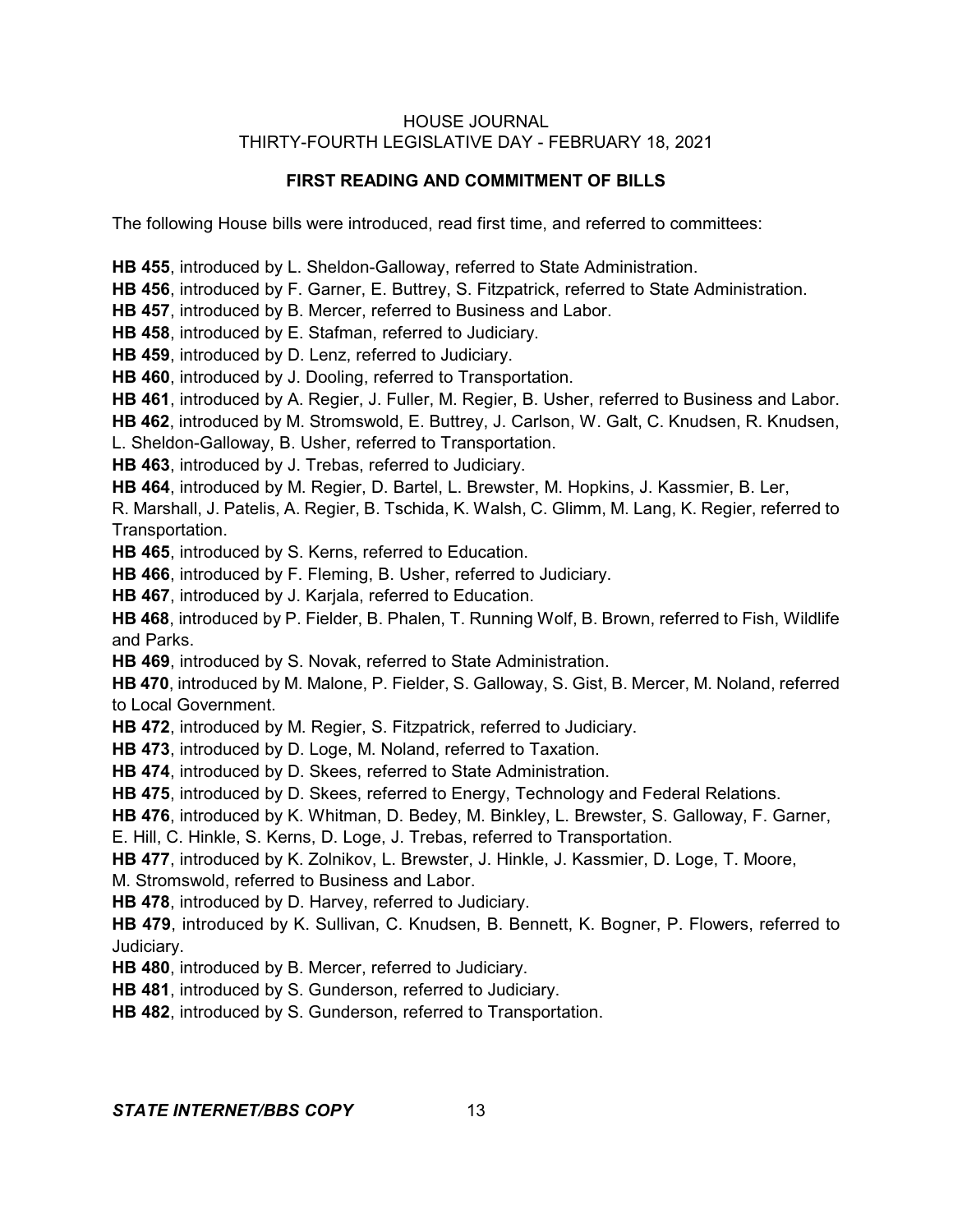**HB 483**, introduced by C. Knudsen, K. Abbott, D. Bartel, B. Beard, S. Berglee, A. Buckley, W. Galt, J. Kassmier, B. Tschida, S. Vinton, M. Blasdel, J. Cohenour, D. Kary, C. Smith, G. Vance, referred to State Administration. **HB 484**, introduced by J. Gillette, referred to Human Services. **HB 485**, introduced by J. Gillette, referred to Human Services.

The following House joint resolutions were introduced, read first time, and referred to committees:

**HJR 13**, introduced by N. Duram, L. Brewster, D. Lenz, T. Moore, J. Patelis, A. Regier, M. Stromswold, K. Zolnikov, S. Fitzpatrick, C. Glimm, S. Hinebauch, B. Hoven, D. Howard, D. Kary, B. Keenan, T. McGillvray, B. Molnar, K. Regier, referred to Judiciary. **HJR 14**, introduced by F. Garner, J. Welborn, referred to Energy, Technology and Federal Relations.

# **THIRD READING OF BILLS**

The following bills having been read three several times, title and history agreed to, were disposed of in the following manner:

**HB 39** passed as follows:

Yeas: Abbott, Anderson, Bartel, Beard, Bedey, Berglee, Bertoglio, Binkley, Bishop, Brewster, Buckley, Buttrey, Caferro, Carlson, Curdy, Custer, Dooling, Dunwell, Duram, Farris-Olsen, Fern, Fielder, Fitzgerald, Fleming, France, Frazer, Fuller, Funk, Galloway, Garner, Gillette, Gist, Greef, Gunderson, Hamilton, Harvey, Hawk, Hayman, Hill, Hinkle C, Hinkle J, Holmlund, Hopkins, Jones, Karjala, Kassmier, Keane, Kelker, Keogh, Kerns, Kerr-Carpenter, Knudsen C, Knudsen R, Kortum, Lenz, Ler, Loge, Malone, Marler, Marshall, McKamey, Mercer, Moore, Nave, Noland, Novak, Olsen, Patelis, Phalen, Putnam, Read, Regier A, Regier M, Reksten, Ricci, Running Wolf, Schillinger, Seekins-Crowe, Sheldon-Galloway, Skees, Smith, Stafman, Stewart Peregoy, Stromswold, Sullivan, Tenenbaum, Thane, Trebas, Tschida, Usher, Vinton, Walsh, Weatherwax, Welch, Whiteman Pena, Whitman, Windy Boy, Zolnikov, Mr. Speaker. Total 99

Nays: None. Total 0

Voted absentee: None.

Excused: None. Total 0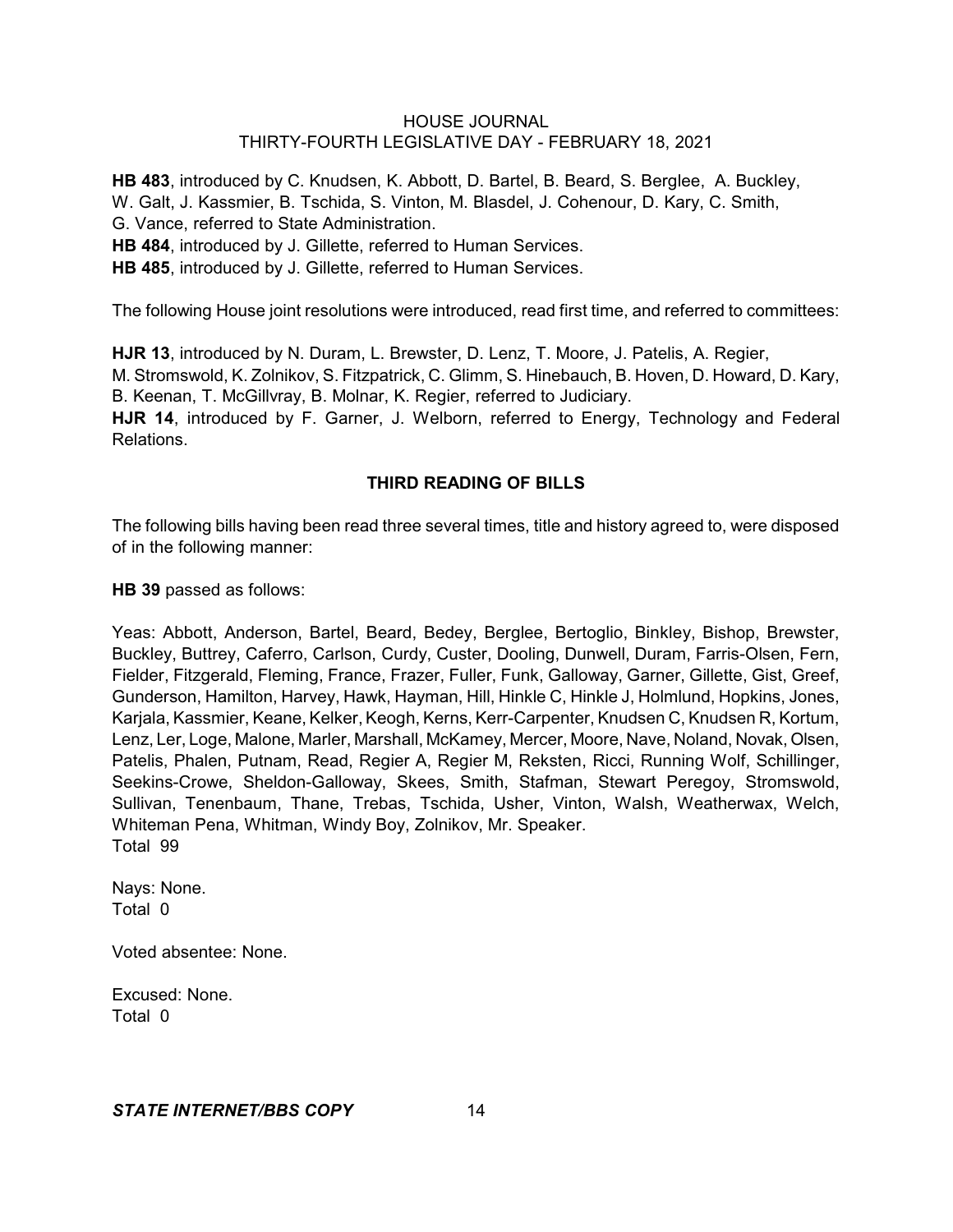Absent or not voting: Mitchell. Total 1

**HB 49** passed as follows:

Yeas: Abbott, Anderson, Bedey, Bertoglio, Bishop, Brewster, Buckley, Buttrey, Caferro, Curdy, Custer, Dooling, Dunwell, Duram, Farris-Olsen, Fern, Fitzgerald, Fleming, France, Frazer, Fuller, Funk, Garner, Gist, Greef, Hamilton, Harvey, Hawk, Hayman, Holmlund, Hopkins, Jones, Karjala, Keane, Kelker, Keogh, Kerr-Carpenter, Knudsen C, Kortum, Loge, Malone, Marler, Marshall, McKamey, Mercer, Mitchell, Novak, Olsen, Patelis, Putnam, Read, Running Wolf, Schillinger, Smith, Stafman, Stewart Peregoy, Sullivan, Tenenbaum, Thane, Trebas, Vinton, Walsh, Weatherwax, Welch, Whiteman Pena, Whitman, Windy Boy, Zolnikov. Total 68

Nays: Bartel, Beard, Berglee, Binkley, Carlson, Fielder, Galloway, Gillette, Gunderson, Hill, Hinkle C, Hinkle J, Kassmier, Kerns, Knudsen R, Lenz, Ler, Moore, Nave, Noland, Phalen, Regier A, Regier M, Reksten, Ricci, Seekins-Crowe, Sheldon-Galloway, Skees, Stromswold, Tschida, Usher, Mr. Speaker. Total 32

Voted absentee: None.

Excused: None. Total 0

Absent or not voting: None. Total 0

**HB 67** passed as follows:

Yeas: Abbott, Anderson, Bartel, Beard, Bedey, Berglee, Bertoglio, Bishop, Brewster, Buckley, Buttrey, Caferro, Carlson, Curdy, Custer, Dooling, Dunwell, Duram, Farris-Olsen, Fern, Fielder, Fitzgerald, Fleming, Frazer, Fuller, Funk, Galloway, Garner, Gillette, Gist, Greef, Gunderson, Hamilton, Harvey, Hawk, Hayman, Hill, Hinkle C, Hinkle J, Holmlund, Hopkins, Jones, Karjala, Kassmier, Keane, Kelker, Keogh, Kerns, Kerr-Carpenter, Knudsen C, Kortum, Lenz, Ler, Loge, Malone, Marler, Marshall, McKamey, Mercer, Mitchell, Moore, Nave, Noland, Novak, Olsen, Patelis, Phalen, Putnam, Read, Regier A, Regier M, Reksten, Ricci, Running Wolf, Schillinger, Seekins-Crowe, Sheldon-Galloway, Skees, Smith, Stafman, Stewart Peregoy, Stromswold, Sullivan, Tenenbaum, Thane, Trebas, Usher,Vinton, Walsh, Weatherwax, Welch, Whiteman Pena, Whitman, Windy Boy, Zolnikov, Mr. Speaker. Total 96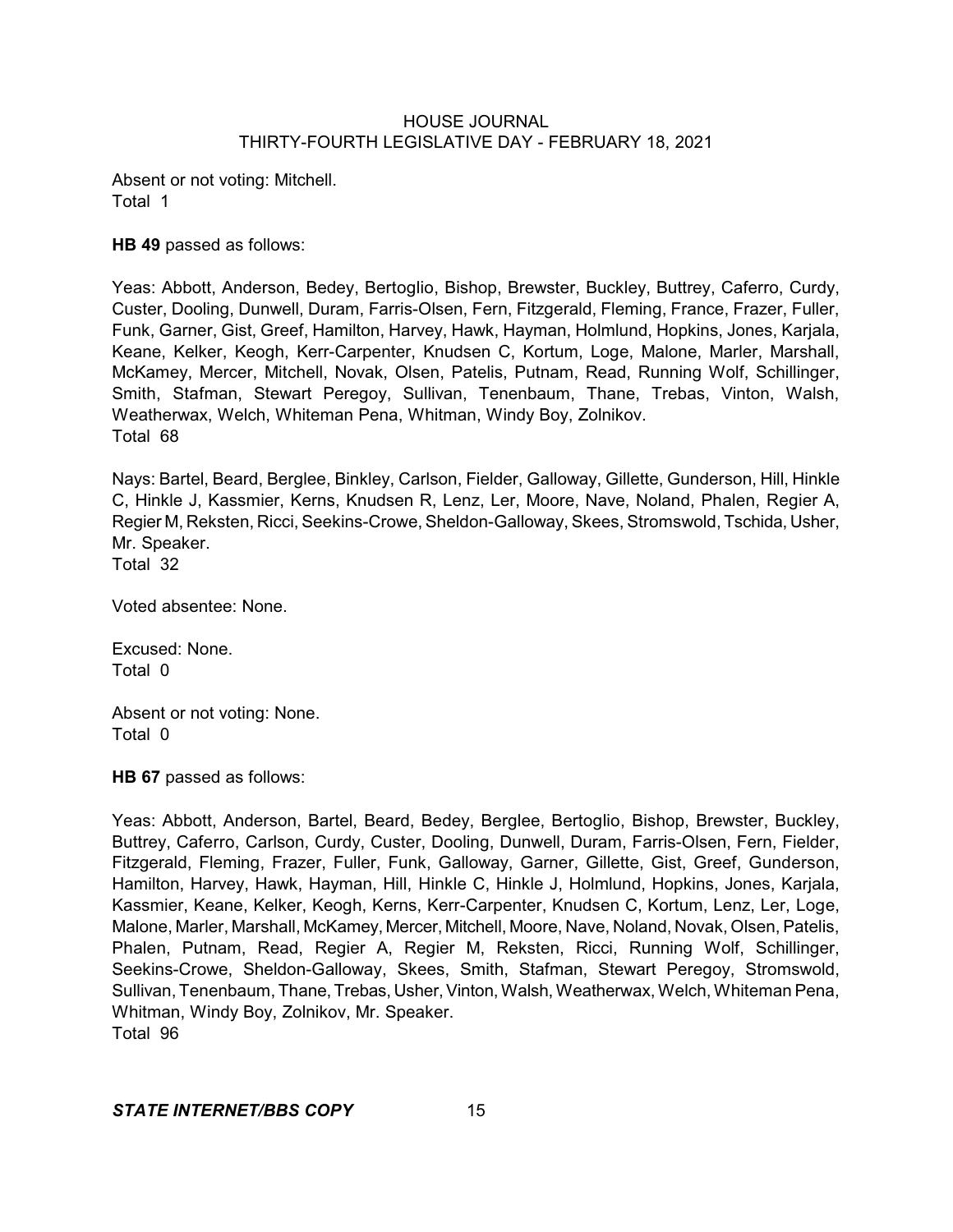Nays: Binkley, Knudsen R, Tschida. Total 3

Voted absentee: None.

Excused: None. Total 0

Absent or not voting: France. Total 1

**HB 139** passed as follows:

Yeas: Abbott, Anderson, Bartel, Beard, Bedey, Berglee, Bertoglio, Bishop, Brewster, Buckley, Buttrey, Carlson, Custer, Dooling, Duram, Fern, Fitzgerald, Fleming, France, Frazer, Fuller, Funk, Galloway, Garner, Gillette, Gist, Greef, Gunderson, Hamilton, Harvey, Hawk, Hill, Hinkle C, Hinkle J, Holmlund, Hopkins, Jones, Karjala, Kassmier, Keane, Kelker, Keogh, Kerns, Kerr-Carpenter, Knudsen C, Lenz, Loge, Malone, Marshall, McKamey, Mercer, Mitchell, Moore, Nave, Noland, Novak, Patelis, Phalen, Putnam, Read, Regier A, Reksten, Ricci, Running Wolf, Schillinger, Seekins-Crowe, Sheldon-Galloway, Skees, Stafman, Stromswold, Sullivan, Thane, Trebas, Tschida, Vinton, Walsh, Weatherwax, Welch, Whiteman Pena, Whitman, Windy Boy, Zolnikov, Mr. Speaker. Total 83

Nays: Binkley, Caferro, Curdy, Dunwell, Farris-Olsen, Fielder, Hayman, Knudsen R, Kortum, Ler, Marler, Olsen, Regier M, Smith, Stewart Peregoy, Tenenbaum, Usher. Total 17

Voted absentee: None.

Excused: None. Total 0

Absent or not voting: None. Total 0

**HB 146** passed as follows:

Yeas: Abbott, Anderson, Bartel, Beard, Bedey, Berglee, Bertoglio, Binkley, Bishop, Brewster, Buckley, Buttrey, Caferro, Carlson, Curdy, Custer, Dooling, Dunwell, Duram, Farris-Olsen, Fern, Fielder, Fitzgerald, Fleming, France, Frazer, Fuller, Funk, Galloway, Garner, Gillette, Gist, Greef, Gunderson, Hamilton, Harvey, Hawk, Hayman, Hill, Hinkle C, Hinkle J, Holmlund, Hopkins, Jones,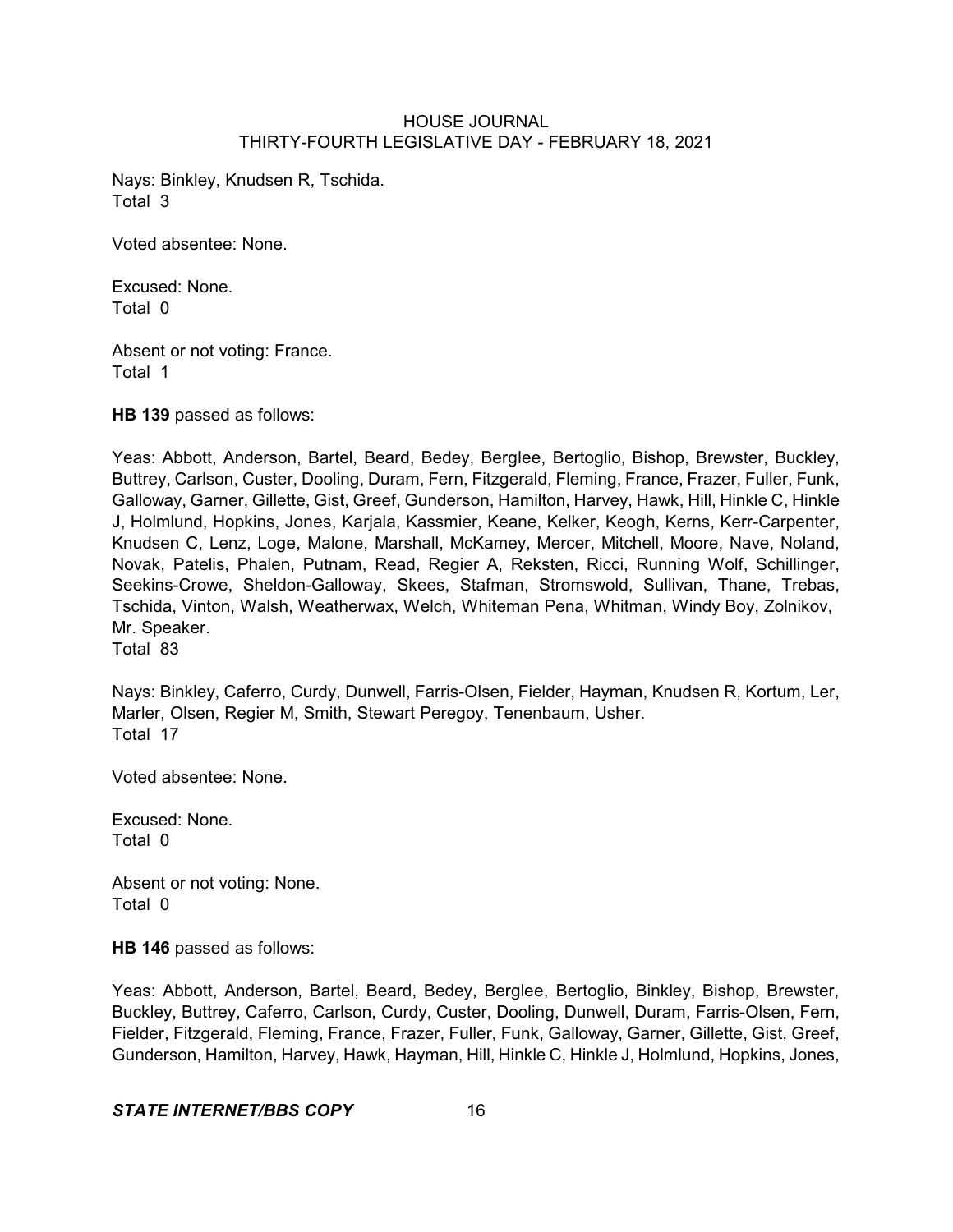Karjala, Kassmier, Keane, Kelker, Keogh, Kerns, Kerr-Carpenter, Knudsen C, Knudsen R, Kortum, Lenz, Ler, Loge, Malone, Marler, Marshall, McKamey, Mercer, Mitchell, Moore, Nave, Noland, Novak, Patelis, Phalen, Putnam, Read, Regier A, Regier M, Reksten, Ricci, Running Wolf, Schillinger, Seekins-Crowe, Sheldon-Galloway, Skees, Smith, Stafman, Stewart Peregoy, Stromswold, Sullivan, Tenenbaum, Thane, Trebas, Tschida, Usher, Vinton, Walsh, Weatherwax, Welch, Whiteman Pena, Whitman, Windy Boy, Zolnikov, Mr. Speaker. Total 99

Nays: None. Total 0

Voted absentee: None.

Excused: None. Total 0

Absent or not voting: Olsen. Total 1

**HB 257** passed as follows:

Yeas: Anderson, Bartel, Beard, Bedey, Berglee, Bertoglio, Binkley, Brewster, Buttrey, Carlson, Dooling, Duram, Fielder, Fitzgerald, Fleming, Frazer, Fuller, Galloway, Garner, Gillette, Gist, Greef, Gunderson, Hill, Hinkle C, Hinkle J, Holmlund, Hopkins, Jones, Kassmier, Kerns, Knudsen C, Knudsen R, Lenz, Ler, Loge, Malone, Marshall, McKamey, Mercer, Mitchell, Moore, Nave, Noland, Patelis, Phalen, Putnam, Read, Regier A, Regier M, Reksten, Ricci, Schillinger, Seekins-Crowe, Sheldon-Galloway, Skees, Smith, Stromswold, Trebas, Tschida, Usher, Vinton, Walsh, Whitman, Zolnikov, Mr. Speaker.

Total 66

Nays: Abbott, Bishop, Buckley, Caferro, Curdy, Custer, Dunwell, Farris-Olsen, Fern, France, Funk, Hamilton, Harvey, Hawk, Hayman, Karjala, Keane, Kelker, Keogh,Kerr-Carpenter, Kortum, Marler, Novak, Olsen, Running Wolf, Stafman, Stewart Peregoy, Sullivan, Tenenbaum, Thane, Weatherwax, Whiteman Pena, Windy Boy. Total 33

Voted absentee: None.

Excused: None. Total 0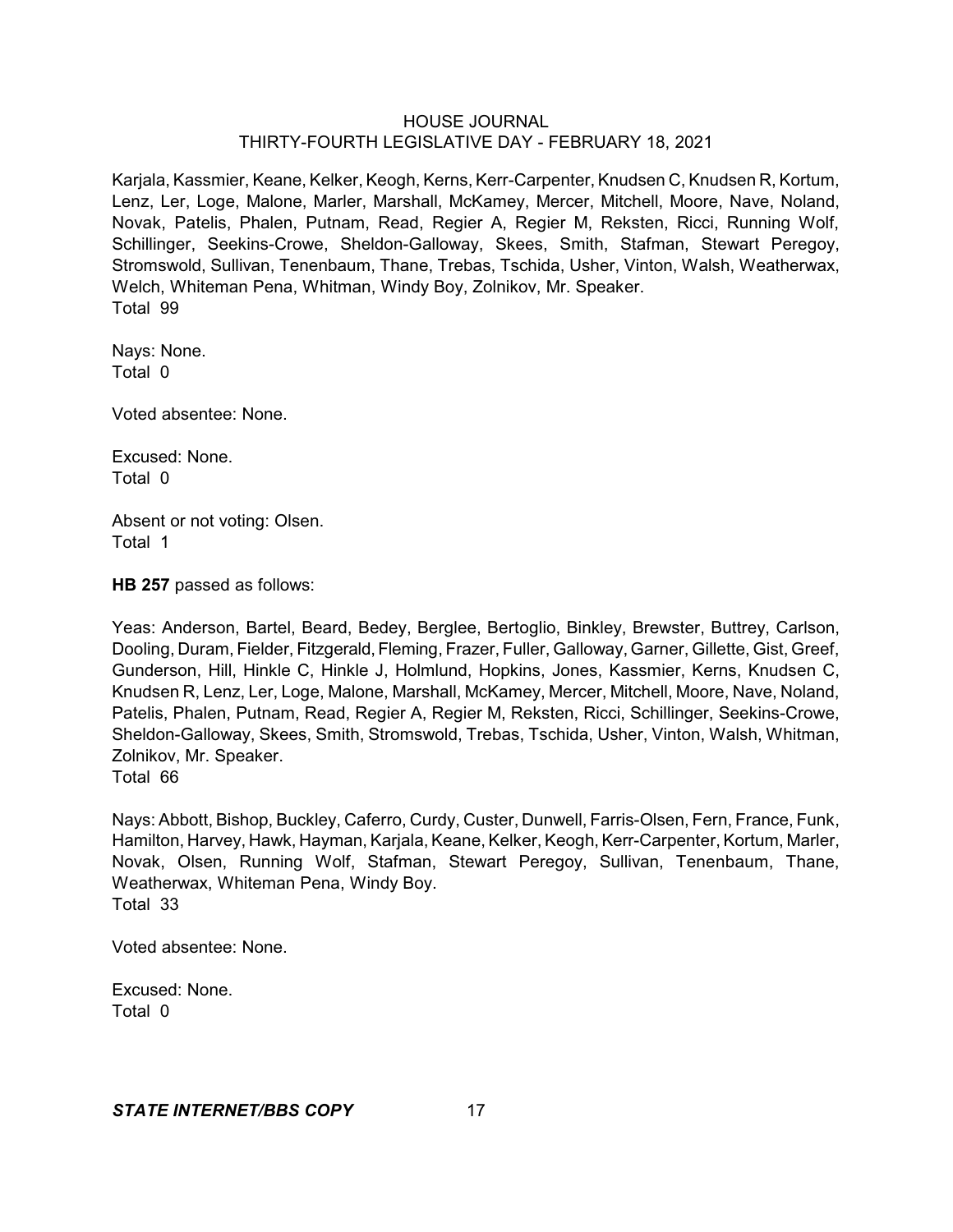Absent or not voting: Welch. Total 1

## **HB 295** passed as follows:

Yeas: Abbott, Anderson, Bedey, Bertoglio, Bishop, Buckley, Buttrey, Caferro, Carlson, Curdy, Custer, Dooling, Dunwell, Duram, Farris-Olsen, Fern, Fielder, Fitzgerald, Fleming, France, Frazer, Fuller, Funk, Garner, Gillette, Gist, Greef, Gunderson, Hamilton, Harvey, Hawk, Hayman, Hill, Holmlund, Hopkins, Jones, Karjala, Kassmier, Keane, Kelker, Keogh, Kerr-Carpenter, Knudsen C, Knudsen R, Kortum, Lenz, Loge, Malone, Marler, Moore, Nave, Novak, Olsen, Patelis, Putnam, Regier A, Running Wolf, Schillinger, Seekins-Crowe, Smith, Stafman, Stewart Peregoy, Stromswold, Sullivan, Tenenbaum, Thane, Trebas, Vinton, Walsh, Weatherwax, Welch, Whiteman Pena, Windy Boy, Zolnikov, Mr. Speaker. Total 75

Nays: Bartel, Beard, Berglee, Binkley, Brewster, Galloway, Hinkle C, Hinkle J, Kerns, Ler, Marshall, McKamey, Mercer, Mitchell, Noland, Phalen, Read, Regier M, Reksten, Ricci, Sheldon-Galloway, Skees, Tschida, Usher, Whitman. Total 25

Voted absentee: None.

Excused: None. Total 0

Absent or not voting: None. Total 0

**HB 319** passed as follows:

Yeas: Abbott, Anderson, Bartel, Bedey, Berglee, Bertoglio, Binkley, Bishop, Brewster, Buckley, Buttrey, Caferro, Carlson, Curdy, Custer, Dooling, Dunwell, Duram, Farris-Olsen, Fern, Fitzgerald, Fleming, France, Frazer, Fuller, Funk, Galloway, Garner, Gillette, Gist, Greef, Gunderson, Hamilton, Harvey, Hawk, Hayman, Holmlund, Hopkins, Jones, Karjala, Kassmier, Keane, Kelker, Keogh, Kerns, Kerr-Carpenter, Knudsen C, Knudsen R, Kortum, Lenz, Loge, Malone, Marler, Marshall, McKamey, Mercer, Mitchell, Moore, Nave, Noland, Novak, Olsen, Patelis, Putnam, Regier A, Regier M, Reksten, Ricci, Running Wolf, Schillinger, Seekins-Crowe, Skees, Smith, Stafman, Stewart Peregoy, Stromswold, Sullivan, Tenenbaum, Thane, Trebas, Vinton, Walsh, Weatherwax, Welch, Whiteman Pena, Whitman, Windy Boy, Zolnikov, Mr. Speaker. Total 89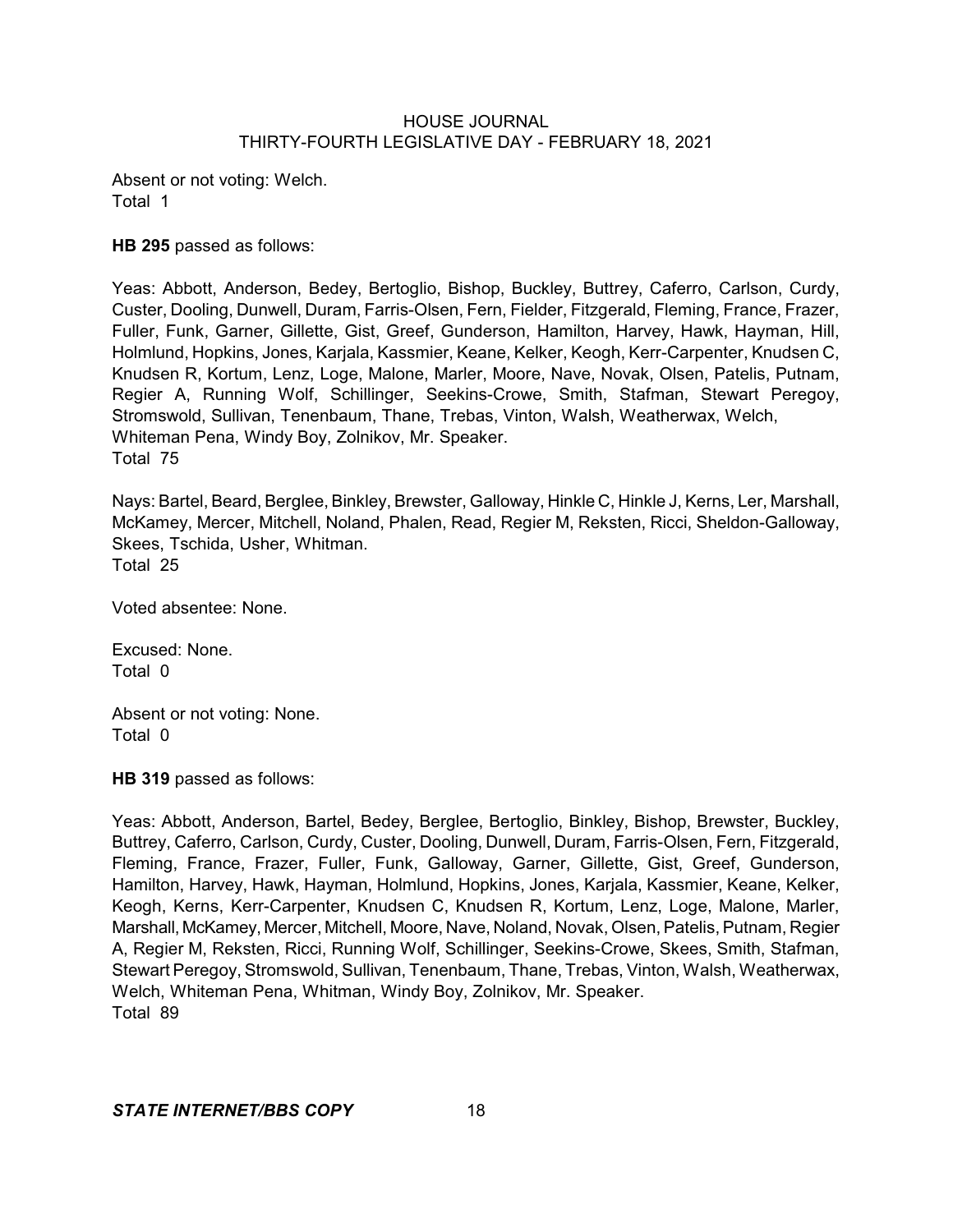Nays: Beard, Fielder, Hill, Hinkle C, Hinkle J, Ler, Phalen, Read, Sheldon-Galloway, Tschida, Usher. Total 11

Voted absentee: None.

Excused: None. Total 0

Absent or not voting: None. Total 0

**SB 15** concurred in as follows:

Yeas: Abbott, Anderson, Bartel, Beard, Bedey, Berglee, Bertoglio, Binkley, Bishop, Brewster, Buckley, Buttrey, Caferro, Carlson, Curdy, Custer, Dooling, Dunwell, Duram, Farris-Olsen, Fern, Fielder, Fitzgerald, Fleming, France, Frazer, Fuller, Funk, Galloway, Garner, Gillette, Gist, Greef, Gunderson, Hamilton, Harvey, Hawk, Hayman, Hill, Hinkle C, Hinkle J, Holmlund, Hopkins, Jones, Karjala, Kassmier, Keane, Kelker, Keogh, Kerns, Kerr-Carpenter, Knudsen C, Knudsen R, Kortum, Lenz, Ler, Loge, Malone, Marler, Marshall, McKamey, Mercer, Nave, Noland, Novak, Olsen, Patelis, Phalen, Putnam, Regier A, Reksten, Ricci, Running Wolf, Schillinger, Seekins-Crowe, Sheldon-Galloway, Skees, Smith, Stafman, Stewart Peregoy, Stromswold, Sullivan, Tenenbaum, Thane, Trebas, Tschida, Usher, Vinton, Walsh, Weatherwax, Welch, Whiteman Pena, Whitman, Windy Boy, Zolnikov, Mr. Speaker. Total 96

Nays: Mitchell, Moore, Read, Regier M. Total 4

Voted absentee: None.

Excused: None. Total 0

Absent or not voting: None. Total 0

**SB 17** concurred in as follows:

Yeas: Abbott, Anderson, Bartel, Beard, Bedey, Berglee, Bertoglio, Binkley, Bishop, Brewster, Buckley, Buttrey, Caferro, Carlson, Curdy, Custer, Dooling, Dunwell, Duram, Farris-Olsen, Fern, Fielder, Fitzgerald, Fleming, France, Frazer, Fuller, Funk, Galloway, Garner, Gillette, Gist, Greef,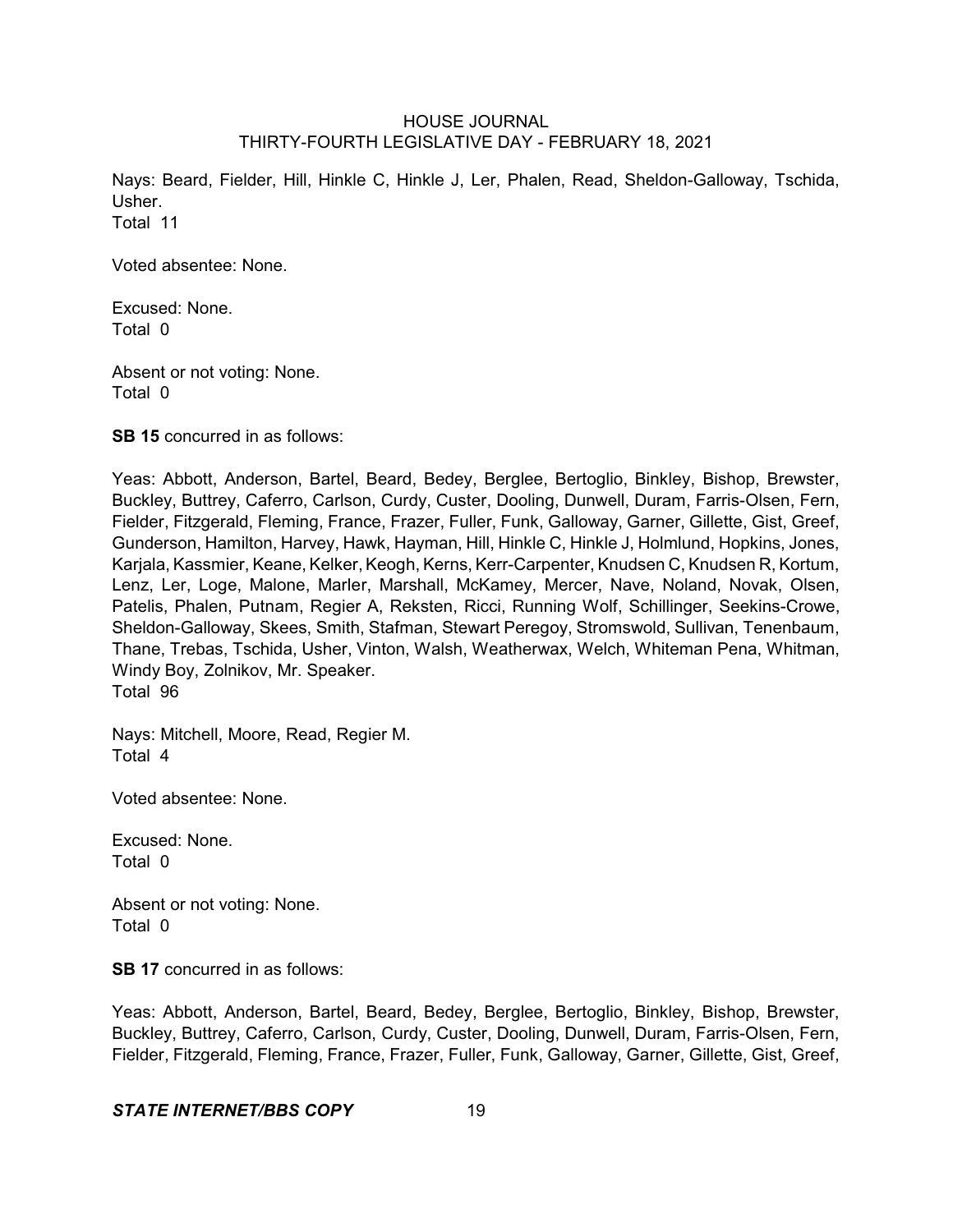Gunderson, Hamilton, Harvey, Hawk, Hayman, Hill, Hinkle C, Hinkle J, Holmlund, Hopkins, Jones, Karjala, Kassmier, Keane, Kelker, Keogh, Kerns, Kerr-Carpenter, Knudsen C, Knudsen R, Kortum, Lenz, Ler, Loge, Malone, Marler, Marshall, McKamey, Mercer, Mitchell, Moore, Nave, Noland, Novak, Olsen, Patelis, Phalen, Putnam, Read, Regier A, Regier M, Reksten, Ricci, Running Wolf, Schillinger, Seekins-Crowe, Sheldon-Galloway, Skees, Smith, Stafman, Stewart Peregoy, Stromswold, Sullivan, Tenenbaum, Thane, Trebas, Tschida, Usher, Vinton, Walsh, Weatherwax, Welch, Whiteman Pena, Whitman, Windy Boy, Zolnikov, Mr. Speaker. Total 100

Nays: None. Total 0

Voted absentee: None.

Excused: None. Total 0

Absent or not voting: None. Total 0

**SB 54** concurred in as follows:

Yeas: Abbott, Anderson, Bartel, Beard, Bedey, Berglee, Bertoglio, Binkley, Bishop, Brewster, Buckley, Buttrey, Caferro, Carlson, Curdy, Custer, Dooling, Dunwell, Duram, Farris-Olsen, Fern, Fielder, Fitzgerald, Fleming, France, Frazer, Fuller, Funk, Galloway, Garner, Gillette, Gist, Greef, Gunderson, Hamilton, Harvey, Hawk, Hayman, Hill, Hinkle C, Hinkle J, Holmlund, Hopkins, Jones, Karjala, Kassmier, Keane, Kelker, Keogh, Kerns, Kerr-Carpenter, Knudsen C, Knudsen R, Kortum, Lenz, Ler, Loge, Malone, Marler, Marshall, McKamey, Mercer, Mitchell, Moore, Nave, Noland, Novak, Olsen, Patelis, Phalen, Putnam, Read, Regier A, Regier M, Reksten, Ricci, Running Wolf, Schillinger, Seekins-Crowe, Sheldon-Galloway, Skees, Smith, Stafman, Stewart Peregoy, Stromswold, Sullivan, Tenenbaum, Thane, Trebas, Tschida, Usher, Vinton, Walsh, Weatherwax, Welch, Whiteman Pena, Whitman, Windy Boy, Zolnikov, Mr. Speaker. Total 100

Nays: None. Total 0

Voted absentee: None.

Excused: None. Total 0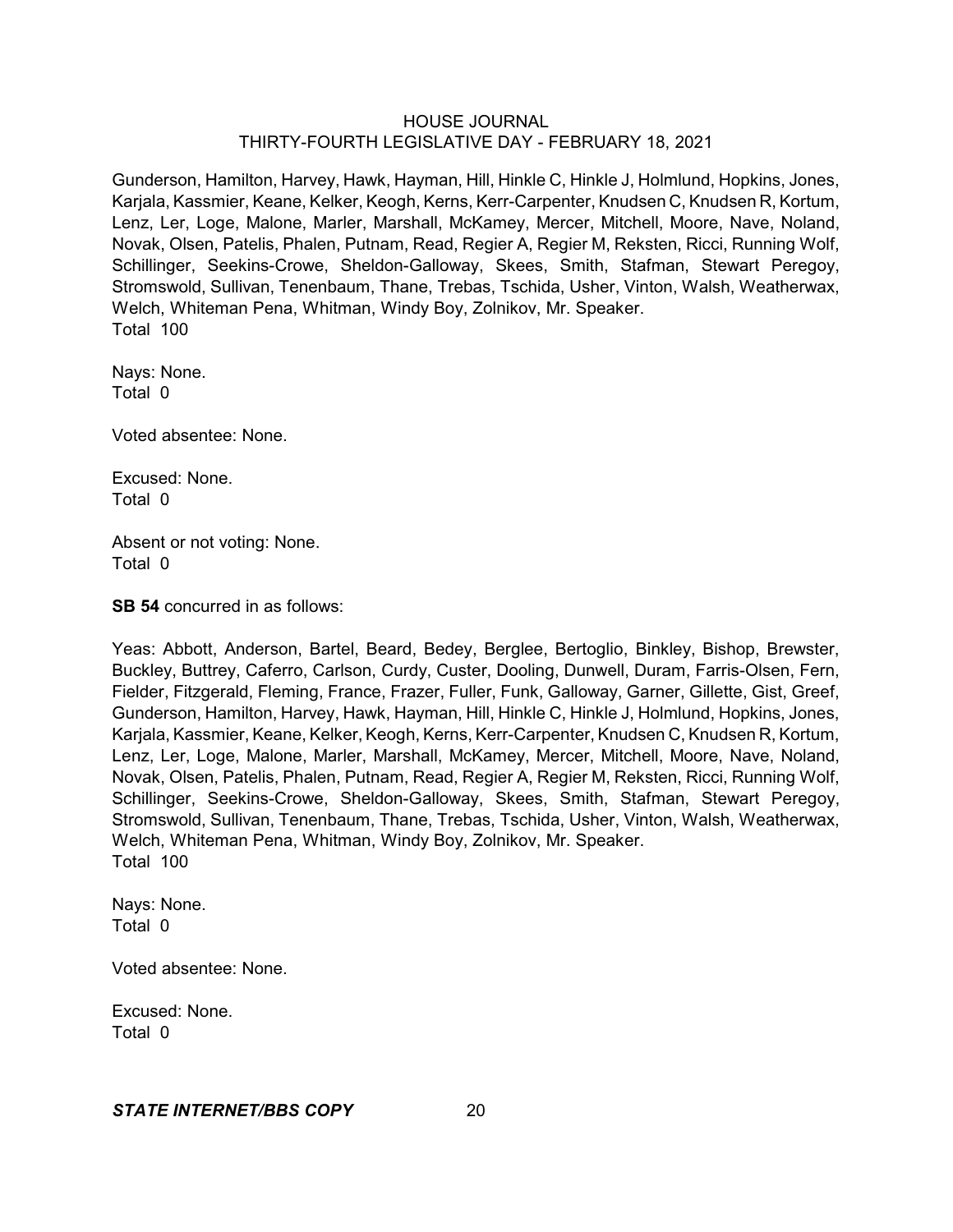Absent or not voting: None. Total 0

**SB 74** concurred in as follows:

Yeas: Abbott, Anderson, Bartel, Beard, Bedey, Berglee, Bertoglio, Binkley, Bishop, Brewster, Buckley, Buttrey, Caferro, Carlson, Curdy, Custer, Dooling, Dunwell, Duram, Farris-Olsen, Fern, Fielder, Fitzgerald, Fleming, France, Frazer, Fuller, Funk, Galloway, Garner, Gillette, Gist, Greef, Gunderson, Hamilton, Harvey, Hawk, Hayman, Hill, Hinkle C, Hinkle J, Holmlund, Hopkins, Jones, Karjala, Kassmier, Keane, Kelker, Keogh, Kerns, Kerr-Carpenter, Knudsen C, Knudsen R, Kortum, Lenz, Ler, Loge, Malone, Marler, Marshall, McKamey, Mercer, Mitchell, Moore, Nave, Noland, Novak, Olsen, Patelis, Phalen, Putnam, Read, Regier A, Regier M, Reksten, Ricci, Running Wolf, Schillinger, Seekins-Crowe, Sheldon-Galloway, Skees, Smith, Stafman, Stewart Peregoy, Stromswold, Sullivan, Tenenbaum, Thane, Trebas, Tschida, Usher, Vinton, Walsh, Weatherwax, Welch, Whiteman Pena, Whitman, Windy Boy, Zolnikov, Mr. Speaker. Total 100

Nays: None. Total 0

Voted absentee: None.

Excused: None. Total 0

Absent or not voting: None. Total 0

**SB 102** concurred in as follows:

Yeas: Abbott, Anderson, Bartel, Beard, Bedey, Berglee, Bertoglio, Binkley, Bishop, Brewster, Buckley, Buttrey, Caferro, Carlson, Curdy, Custer, Dooling, Dunwell, Duram, Farris-Olsen, Fern, Fielder, Fitzgerald, Fleming, France, Frazer, Fuller, Funk, Galloway, Garner, Gillette, Gist, Greef, Gunderson, Hamilton, Harvey, Hawk, Hayman, Hill, Hinkle C, Hinkle J, Holmlund, Hopkins, Jones, Karjala, Kassmier, Keane, Kelker, Keogh, Kerns, Kerr-Carpenter, Knudsen C, Knudsen R, Kortum, Lenz, Ler, Loge, Malone, Marler, Marshall, McKamey, Mercer, Mitchell, Moore, Nave, Noland, Novak, Olsen, Patelis, Phalen, Putnam, Read, Regier A, Regier M, Reksten, Ricci, Running Wolf, Schillinger, Seekins-Crowe, Sheldon-Galloway, Skees, Smith, Stafman, Stewart Peregoy, Stromswold, Sullivan, Tenenbaum, Thane, Trebas, Tschida, Usher, Vinton, Walsh, Weatherwax, Welch, Whiteman Pena, Whitman, Windy Boy, Zolnikov, Mr. Speaker. Total 100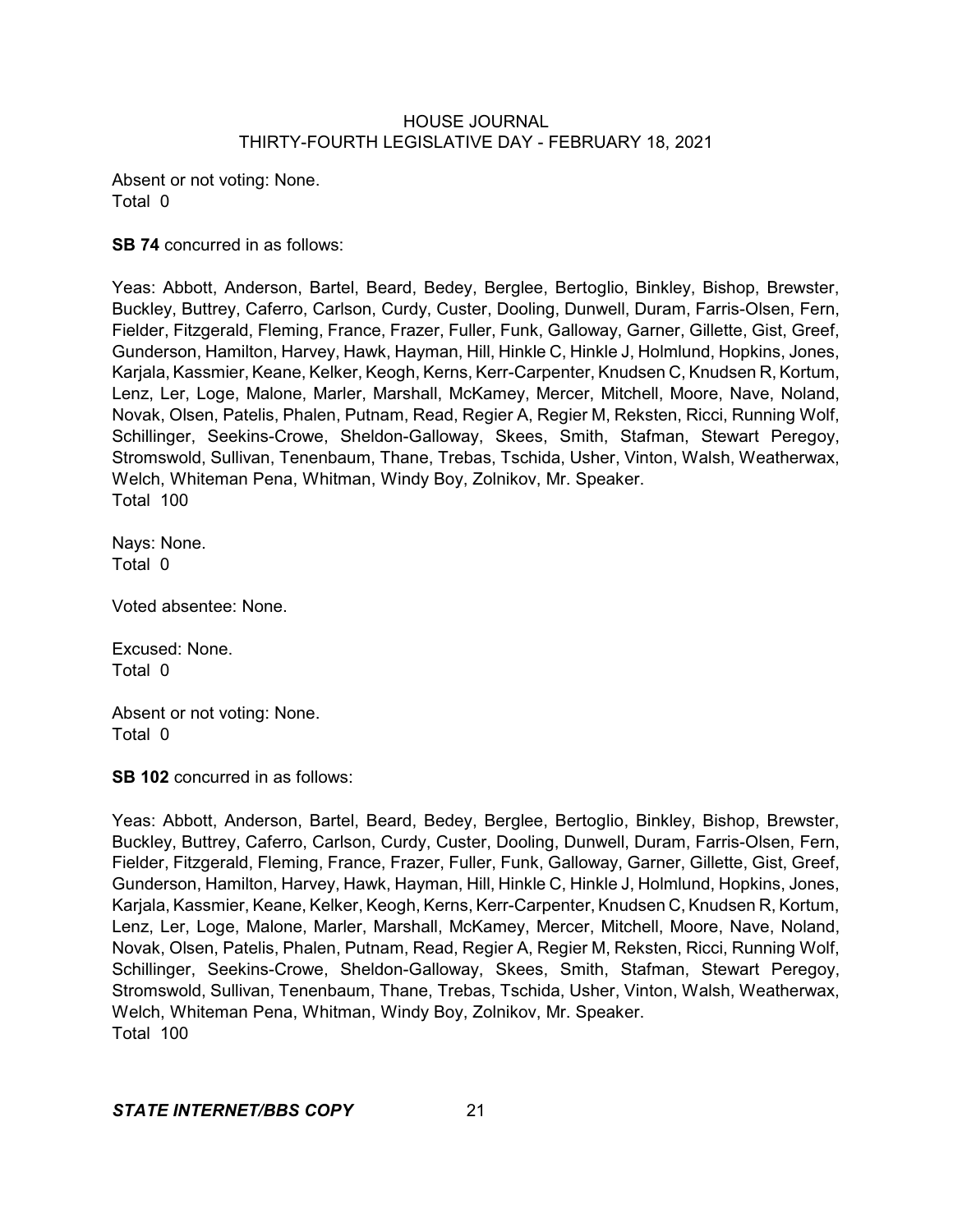Nays: None. Total 0

Voted absentee: None.

Excused: None. Total 0

Absent or not voting: None. Total 0

**SB 110** concurred in as follows:

Yeas: Anderson, Bartel, Beard, Bedey, Berglee, Bertoglio, Binkley, Brewster, Buckley, Buttrey, Carlson, Curdy, Custer, Dooling, Duram, Fern, Fielder, Fitzgerald, Fleming, Frazer, Fuller, Galloway, Garner, Gillette, Gist, Greef, Gunderson, Harvey, Hill, Hinkle C, Hinkle J, Holmlund, Hopkins, Jones, Kassmier, Keane, Kelker, Keogh, Kerns, Knudsen C, Knudsen R, Lenz, Ler, Loge, Malone, Marshall, McKamey, Mercer, Mitchell, Moore, Nave, Noland, Patelis, Phalen, Putnam, Read, Regier A, Regier M, Reksten, Ricci, Running Wolf, Schillinger, Seekins-Crowe, Sheldon-Galloway, Skees, Smith, Stafman, Stewart Peregoy, Stromswold, Thane, Trebas, Tschida, Usher, Vinton, Walsh, Weatherwax, Welch, Whitman, Zolnikov, Mr. Speaker. Total 80

Nays: Abbott, Bishop, Caferro, Dunwell, Farris-Olsen, France, Funk, Hamilton, Hayman, Karjala, Kerr-Carpenter, Kortum, Marler, Novak, Olsen, Sullivan, Tenenbaum, Whiteman Pena, Windy Boy. Total 19

Voted absentee: None.

Excused: None. Total 0

Absent or not voting: Hawk. Total 1

**SB 114** concurred in as follows:

Yeas: Abbott, Anderson, Beard, Bedey, Berglee, Bertoglio, Bishop, Brewster, Buckley, Buttrey, Caferro, Carlson, Curdy, Custer, Dooling, Dunwell, Duram, Farris-Olsen, Fielder, Fitzgerald, Fleming, France, Frazer, Fuller, Funk, Galloway, Garner, Gillette, Gist, Greef, Gunderson, Hamilton, Hawk, Hill, Hinkle C, Hinkle J, Holmlund, Hopkins, Jones, Karjala, Kassmier, Keane, Kelker, Keogh, Kerns, Knudsen C, Knudsen R, Kortum, Lenz, Ler, Loge, Malone, Marshall,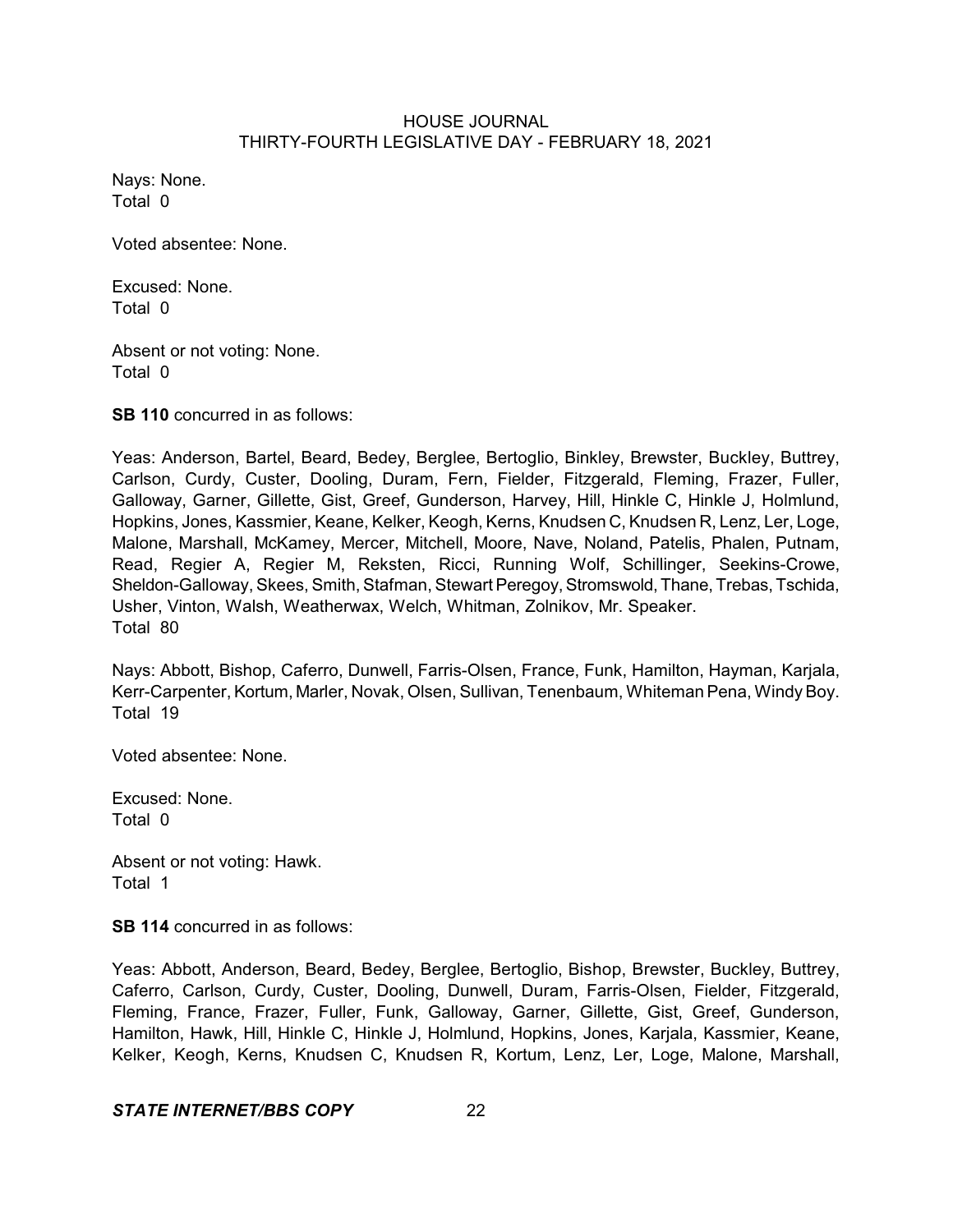McKamey, Mercer, Mitchell, Moore, Nave, Noland, Novak, Olsen, Patelis, Phalen, Putnam, Read, Regier A, Reksten, Ricci, Running Wolf, Schillinger, Seekins-Crowe, Sheldon-Galloway, Skees, Smith, Stafman, Stewart Peregoy, Stromswold, Sullivan, Tenenbaum, Thane, Trebas, Tschida, Usher, Vinton, Walsh, Weatherwax, Welch, Whiteman Pena, Whitman, Windy Boy, Zolnikov, Mr. Speaker.

Total 92

Nays: Bartel, Binkley, Harvey, Hayman, Kerr-Carpenter, Marler, Regier M. Total 7

Voted absentee: None.

Excused: None. Total 0

Absent or not voting: Fern. Total 1

# **SECOND READING OF BILLS (COMMITTEE OF THE WHOLE)**

Majority Leader Vinton moved the House resolve itself into a Committee of the Whole for consideration of business on second reading. Motion carried. Representative Ler in the chair.

Mr. Speaker: We, your Committee of the Whole, having had under consideration business on second reading, recommend as follows:

**HB 188** - Representative Loge moved **HB 188** do pass.

**HB 188** - Representative Loge moved **HB 188**, second reading copy, be amended as follows:

1. Title, line 5. **Following:** "VEHICLES" **Insert:** "REGISTERED IN THE STATE; PROVIDING FOR A FEE ON ELECTRIC VEHICLES OPERATED IN THE STATE ITINERANTLY"

2. Title, line 6. **Strike:** "ANNUAL FEE" **Insert:** "FEES"

3. Page 18, line 2. **Following:** the second "**fees**"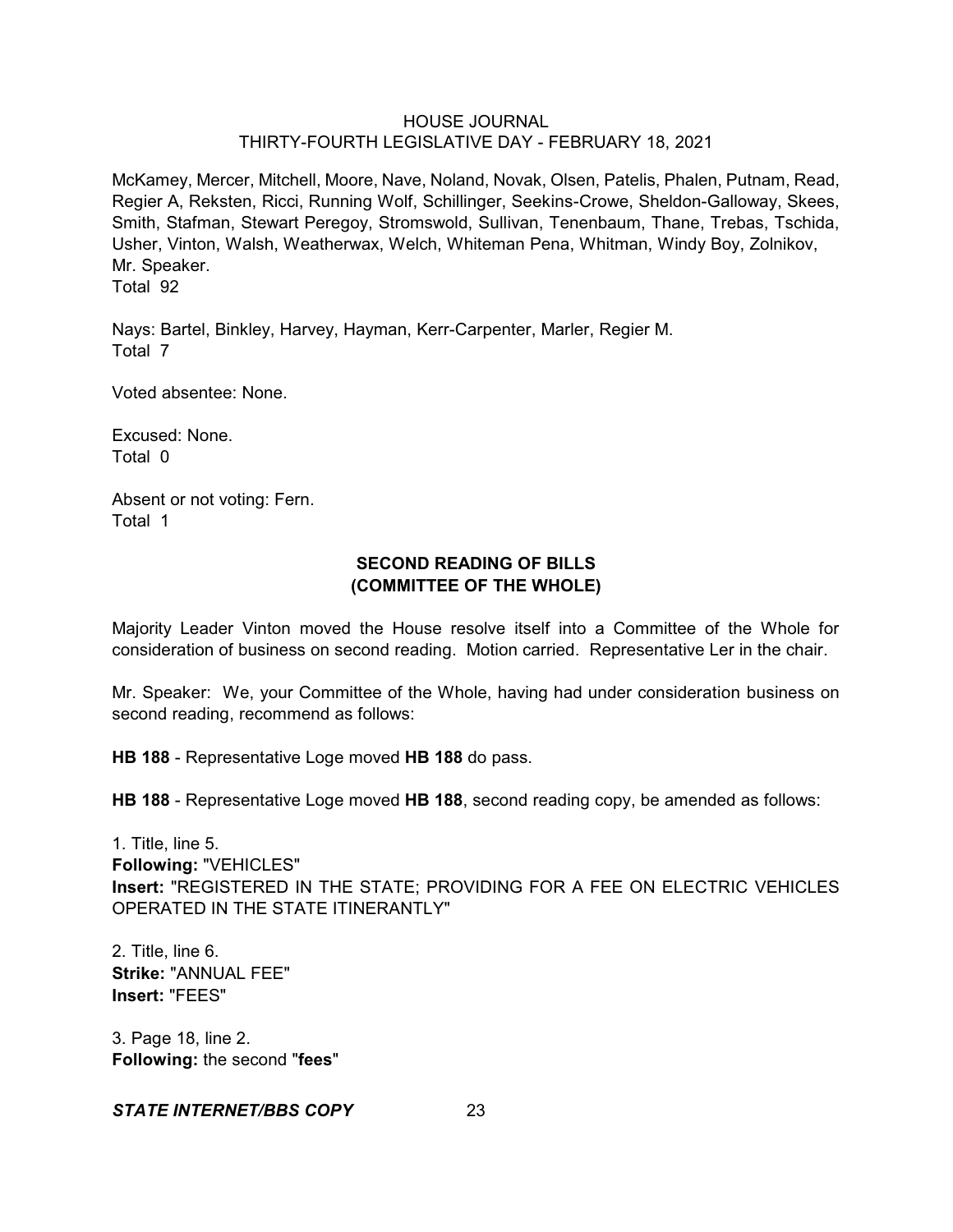#### **Insert:** "**-- additional electric vehicle fee**"

4. Page 18, line 16 through line 19. **Following:** "**follows:**" on line 16 **Strike:** remainder of line 16 through line 19 in their entirety **Insert:** "The additional fee for a light vehicle that is an electric vehicle is provided in subsection (24)."

5. Page 18, line 20 through 24. **Strike:** subsections (i) through (iii) in their entirety

6. Page 19, line 16. **Strike:** "(2)(C)" **Insert:** "(24)"

7. Page 19, line 24. **Strike:** "(2)(C)" **Insert:** "(24)"

8. Page 20, line 6. **Strike:** "(2)(C)" **Insert:** "(24)"

9. Page 24.

**Following:** line 7

**Insert:** "(24) Unless a vehicle is permanently registered under 61-3-562, the annual registration fee for an electric vehicle is the amount provided in this section plus the following additional fee, which must be collected and remitted by county treasurers pursuant to 15-1-504 and deposited in the highway restricted account provided for in 15-70-126:

(a) for an electric vehicle registered under subsection (2), \$150;

(b) for an electric vehicle registered under subsection (6) and that:

(i) is a heavy truck, bus, or logging truck that has a manufacturer's rated capacity for trucks with a capacity in excess of 1 ton and has a manufacturer gross vehicle weight of 26,000 pounds or less, \$250; or

(ii) is a heavy truck, bus, or logging truck that has a manufacturer gross vehicle weight or manufacturer gross combination weight in excess of 26,000 pounds, \$500; or

(c) for an electric vehicle registered under subsection (7)(a), \$250."

## **Renumber: subsequent subsection**

10. Page 25, line 5 through line 6. **Strike:** "61-3-" on line 5 through "321(2)(C)" on line 6 **Insert:** "61-3-321(24)"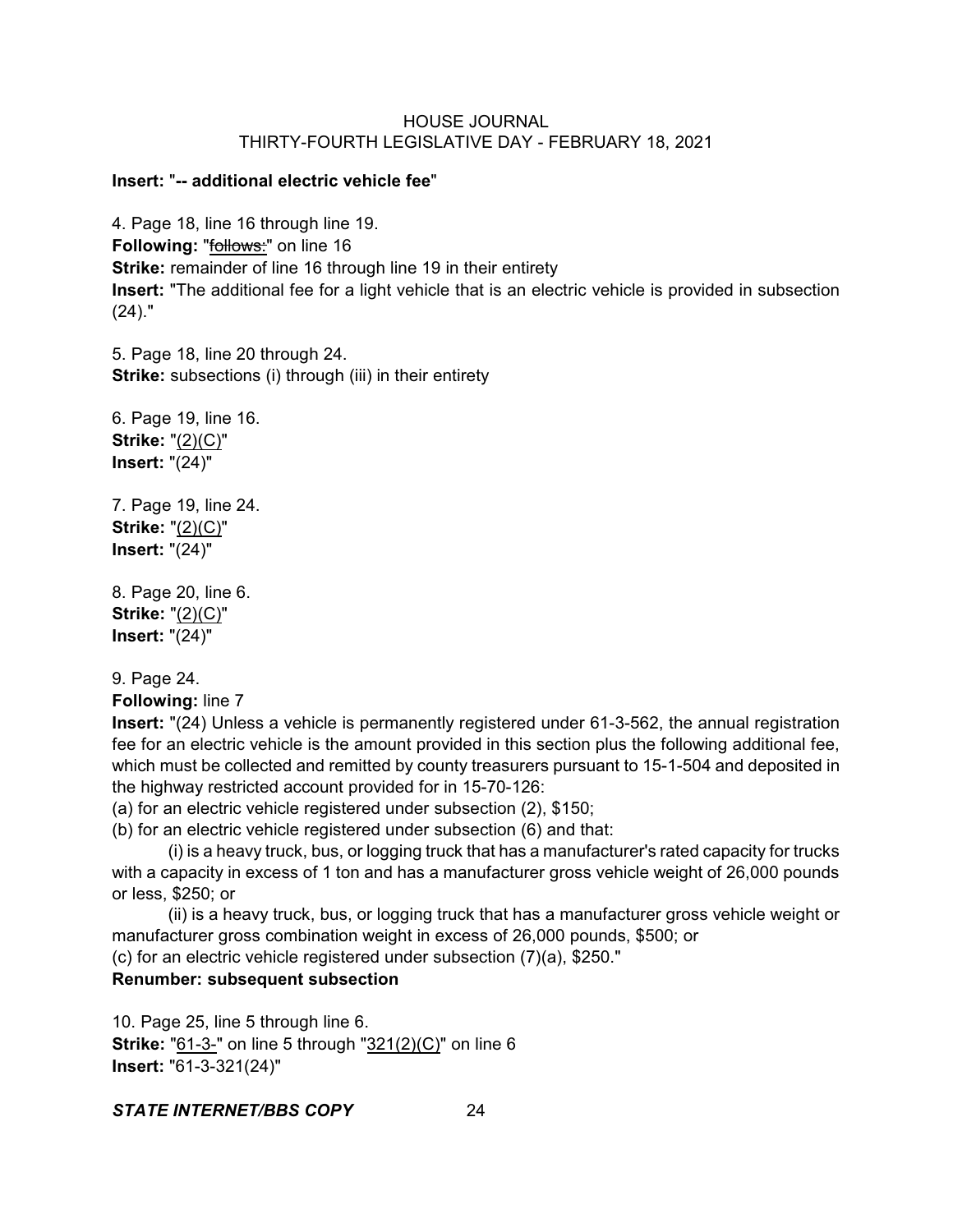Amendment adopted as follows:

Yeas: Abbott, Anderson, Bartel, Beard, Bedey, Berglee, Bertoglio, Binkley, Bishop, Brewster, Buckley, Buttrey, Caferro, Carlson, Curdy, Custer, Dooling, Dunwell, Duram, Farris-Olsen, Fern, Fielder, Fitzgerald, Fleming, France, Frazer, Fuller, Funk, Galloway, Garner, Gillette, Gist, Greef, Gunderson, Hamilton, Harvey, Hawk, Hayman, Hill, Hinkle C, Hinkle J, Holmlund, Hopkins, Jones, Karjala, Kassmier, Keane, Kelker, Keogh, Kerns, Kerr-Carpenter, Knudsen C, Knudsen R, Kortum, Lenz, Ler, Loge, Malone, Marler, Marshall, McKamey, Mercer, Mitchell, Moore, Nave, Noland, Novak, Olsen, Patelis, Phalen, Putnam, Read, Regier A, Regier M, Reksten, Ricci, Running Wolf, Schillinger, Seekins-Crowe, Sheldon-Galloway, Skees, Smith, Stafman, Stewart Peregoy, Stromswold, Sullivan, Tenenbaum, Thane, Trebas, Tschida, Usher, Vinton, Walsh, Weatherwax, Welch, Whiteman Pena, Whitman, Windy Boy, Zolnikov, Mr. Speaker. Total 100

Nays: None. Total 0

Voted absentee: None.

Excused: None. Total 0

Absent or not voting: None. Total 0

**HB 188** - Representative Loge moved **HB 188**, as amended, do pass. Motion carried as follows:

Yeas: Abbott, Anderson, Bartel, Beard, Bedey, Berglee, Bertoglio, Binkley, Brewster, Buckley, Buttrey, Caferro, Carlson, Curdy, Custer, Dooling, Duram, Fern, Fitzgerald, Fleming, France, Frazer, Fuller, Funk, Galloway, Garner, Gillette, Gist, Greef, Gunderson, Harvey, Hawk, Hinkle C, Holmlund, Hopkins, Jones, Kassmier, Keane, Kelker, Kerns, Kerr-Carpenter, Knudsen C, Lenz, Ler, Loge, Malone, Marler, Marshall, McKamey, Mercer, Mitchell, Moore, Nave, Noland, Novak, Patelis, Phalen, Putnam, Read, Regier A, Regier M, Reksten, Ricci, Running Wolf, Schillinger, Seekins-Crowe, Smith, Stromswold, Thane, Trebas, Tschida, Usher, Vinton, Walsh, Weatherwax, Welch, Whiteman Pena, Whitman, Windy Boy, Zolnikov, Mr. Speaker. Total 81

Nays: Bishop, Dunwell, Farris-Olsen, Fielder, Hamilton, Hayman, Hill, Hinkle J, Karjala, Keogh, Knudsen R, Kortum, Olsen, Sheldon-Galloway, Skees, Stafman, Stewart Peregoy, Sullivan, Tenenbaum.

Total 19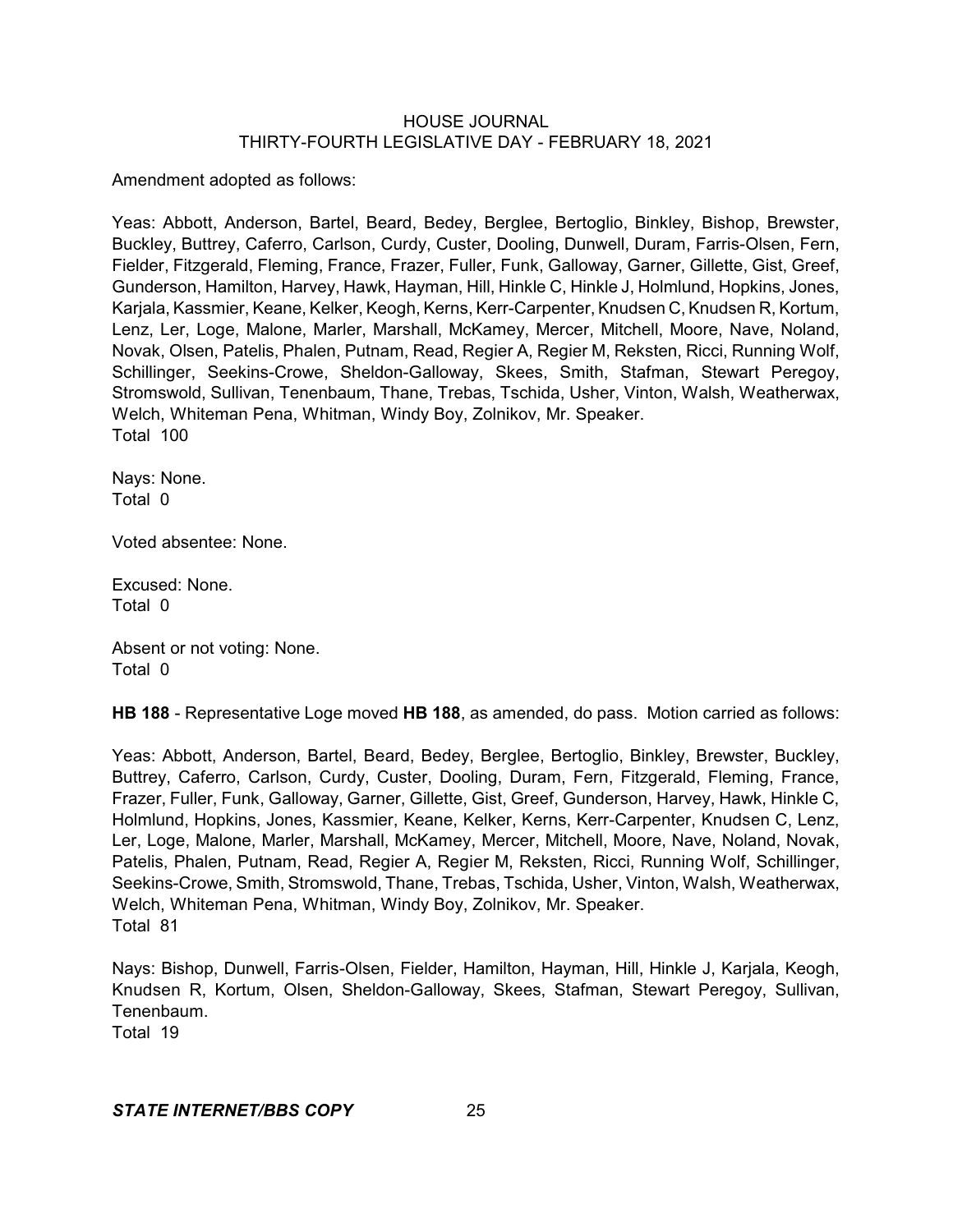Voted absentee: None.

Excused: None. Total 0

Absent or not voting: None. Total 0

**HB 207** - Representative Duram moved **HB 207** do pass. Motion carried as follows:

Yeas: Abbott, Anderson, Bartel, Beard, Bedey, Berglee, Bertoglio, Binkley, Bishop, Brewster, Buckley, Buttrey, Caferro, Carlson, Curdy, Custer, Dooling, Dunwell, Duram, Farris-Olsen, Fern, Fielder, Fitzgerald, Fleming, France, Frazer, Fuller, Funk, Galloway, Garner, Gillette, Gist, Greef, Gunderson, Hamilton, Harvey, Hawk, Hayman, Hill, Hinkle C, Hinkle J, Holmlund, Hopkins, Jones, Karjala, Kassmier, Keane, Kelker, Keogh, Kerns, Kerr-Carpenter, Knudsen C, Knudsen R, Kortum, Lenz, Ler, Loge, Malone, Marler, Marshall, McKamey, Mercer, Mitchell, Moore, Nave, Noland, Novak, Olsen, Patelis, Phalen, Putnam, Read, Regier A, Regier M, Reksten, Ricci, Running Wolf, Schillinger, Seekins-Crowe, Sheldon-Galloway, Skees, Smith, Stafman, Stewart Peregoy, Stromswold, Sullivan, Tenenbaum, Thane, Trebas, Tschida, Usher, Vinton, Walsh, Weatherwax, Welch, Whiteman Pena, Whitman, Windy Boy, Zolnikov, Mr. Speaker. Total 100

Nays: None. Total 0

Voted absentee: None.

Excused: None. Total 0

Absent or not voting: None. Total 0

**HB 218** - Representative Hopkins moved **HB 218** do pass. Motion carried as follows:

Yeas: Abbott, Anderson, Bartel, Beard, Bedey, Berglee, Bertoglio, Binkley, Bishop, Brewster, Buckley, Buttrey, Caferro, Carlson, Curdy, Custer, Dooling, Duram, Farris-Olsen, Fern, Fielder, Fitzgerald, Fleming, France, Frazer, Fuller, Funk, Galloway, Garner, Gillette, Gist, Greef, Gunderson, Hamilton, Harvey, Hawk, Hill, Hinkle C, Hinkle J, Holmlund, Hopkins, Jones, Kassmier, Keane, Kelker, Keogh, Kerns, Kerr-Carpenter, Knudsen C, Knudsen R, Lenz, Ler, Loge, Malone, Marler, Marshall, McKamey, Mercer, Mitchell, Moore, Nave, Noland, Novak, Patelis, Phalen, Putnam, Read, Regier A, Regier M, Reksten, Ricci, Running Wolf, Schillinger, Seekins-Crowe,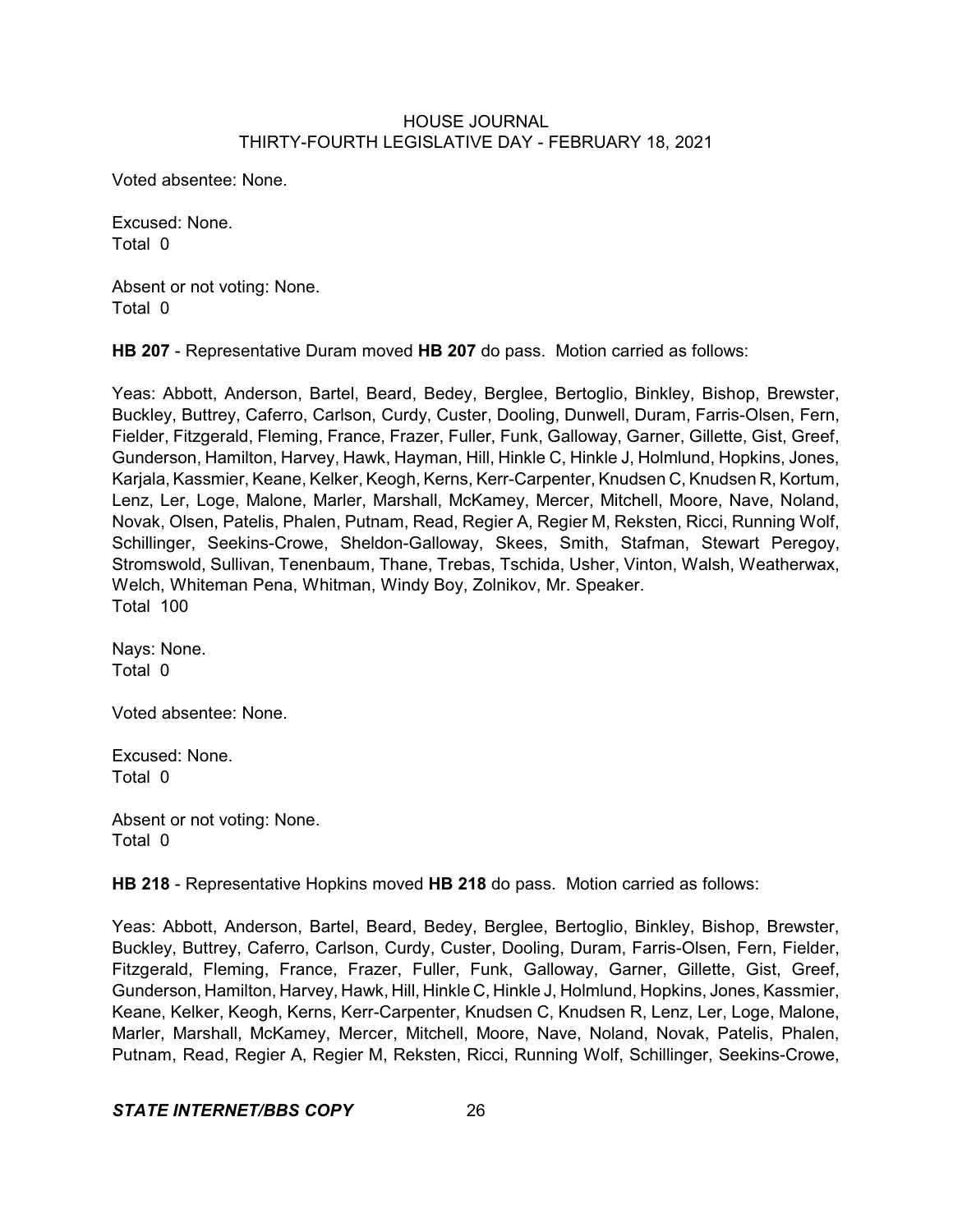Sheldon-Galloway, Skees, Smith, Stafman, Stewart Peregoy, Stromswold, Sullivan, Tenenbaum, Thane, Trebas, Tschida, Usher, Vinton, Walsh, Weatherwax, Welch, Whiteman Pena, Whitman, Windy Boy, Zolnikov, Mr. Speaker. Total 95

Nays: Dunwell, Hayman, Karjala, Kortum. Total 4

Voted absentee: None.

Excused: None. Total 0

Absent or not voting: Olsen. Total 1

**HB 272** - Representative Stromswold moved **HB 272** do pass. Motion carried as follows:

Yeas: Abbott, Anderson, Bartel, Beard, Bedey, Berglee, Bertoglio, Binkley, Bishop, Brewster, Buckley, Buttrey, Carlson, Curdy, Dooling, Dunwell, Duram, Farris-Olsen, Fern, Fielder, Fitzgerald, Fleming, France, Frazer, Fuller, Funk, Galloway, Garner, Gillette, Gist, Greef, Hamilton, Harvey, Hawk, Hayman, Hill, Hinkle C, Hinkle J, Holmlund, Hopkins, Jones, Karjala, Kassmier, Kelker, Keogh, Kerns, Kerr-Carpenter, Knudsen C, Knudsen R, Kortum, Lenz, Ler, Loge, Malone, Marler, Marshall, McKamey, Mercer, Mitchell, Moore, Nave, Noland, Novak, Patelis, Phalen, Putnam, Read, Regier A, Regier M, Reksten, Ricci, Running Wolf, Schillinger, Seekins-Crowe, Sheldon-Galloway, Skees, Stafman, Stewart Peregoy, Stromswold, Sullivan, Tenenbaum, Thane, Trebas, Tschida, Usher, Vinton, Walsh, Weatherwax, Welch, Whiteman Pena, Whitman, Windy Boy, Zolnikov, Mr. Speaker. Total 94

Nays: Caferro, Custer, Keane, Olsen, Smith. Total 5

Voted absentee: None.

Excused: None. Total 0

Absent or not voting: Gunderson. Total 1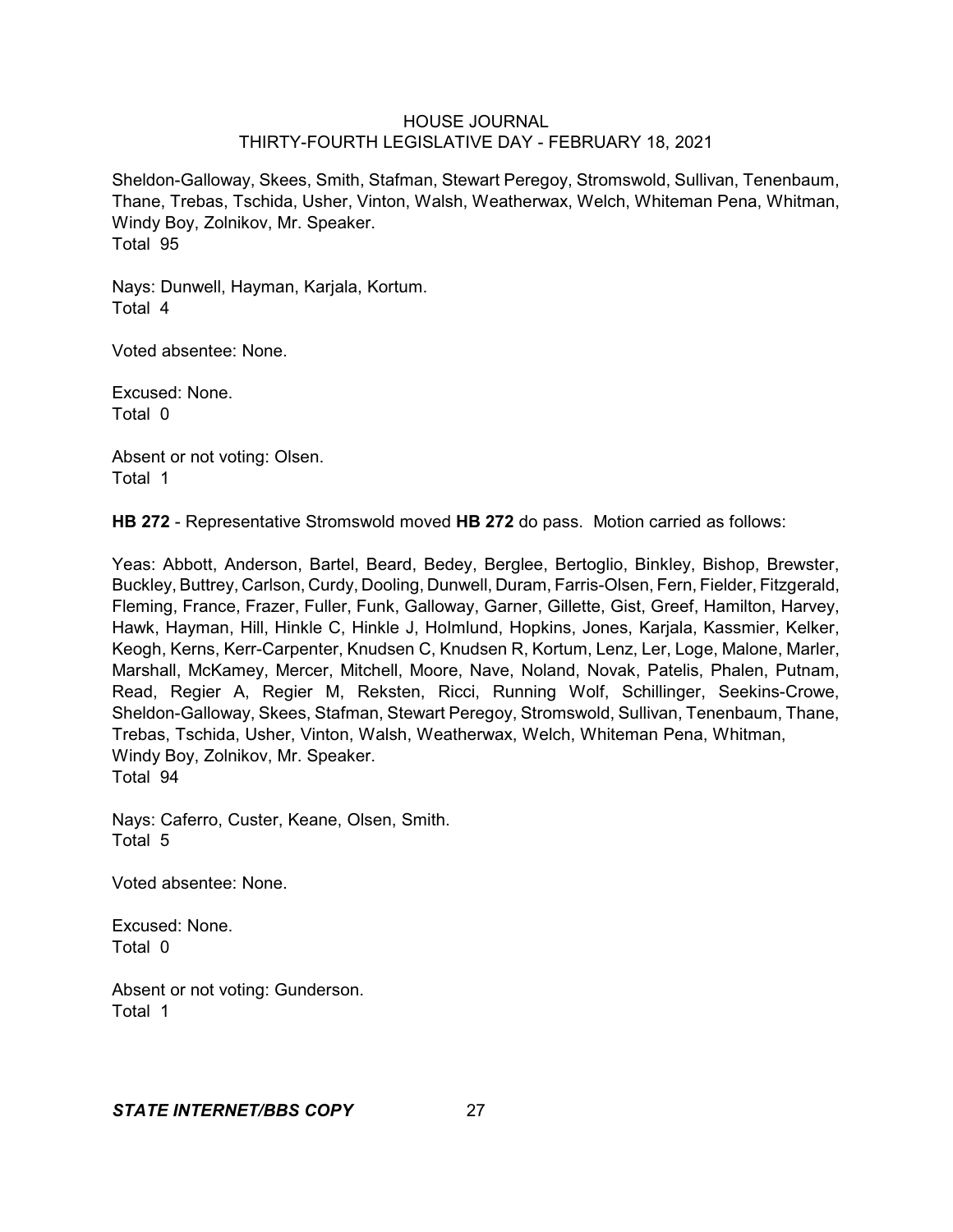**HB 276** - Representative Caferro moved **HB 276** do pass. Motion carried as follows:

Yeas: Abbott, Anderson, Bedey, Berglee, Bertoglio, Bishop, Brewster, Buckley, Buttrey, Caferro, Carlson, Curdy, Custer, Dooling, Dunwell, Duram, Farris-Olsen, Fern, Fielder, Fitzgerald, Fleming, France, Frazer, Fuller, Funk, Galloway, Garner, Gillette, Gist, Greef, Gunderson, Hamilton, Harvey, Hawk, Hayman, Holmlund, Hopkins, Jones, Karjala, Kassmier, Keane, Keogh, Kerr-Carpenter, Knudsen C, Kortum, Lenz, Ler, Loge, Malone, Marler, McKamey, Mercer, Noland, Novak, Olsen, Patelis, Putnam, Read, Regier A, Regier M, Reksten, Ricci, Running Wolf, Schillinger, Seekins-Crowe, Skees, Smith, Stafman, Stewart Peregoy, Stromswold, Sullivan, Tenenbaum, Thane, Trebas, Vinton, Walsh, Weatherwax, Welch, Whiteman Pena, Whitman, Windy Boy, Zolnikov, Mr. Speaker. Total 83

Nays: Bartel, Beard, Binkley, Hill, Hinkle C, Hinkle J, Kelker, Kerns, Knudsen R, Marshall, Mitchell, Moore, Nave, Phalen, Sheldon-Galloway, Tschida, Usher. Total 17

Voted absentee: None.

Excused: None. Total 0

Absent or not voting: None. Total 0

**HB 290** - Representative Tschida moved **HB 290** do pass.

**HB 290** - Representative Tschida moved **HB 290**, second reading copy, be amended as follows:

1. Title, line 6. **Following:** the second "FOR" **Insert: "BROCHURES AND MATERIALS EXPLAINING"** 

2. Page 1, line 18. **Following:** "apply:" **Insert:** "(1) "Authorized representative" means an individual authorized by an operator to sell or offer self-storage insurance coverage in accordance with [sections 1 through 7]." **Renumber:** subsequent subsections

3. Page 1, line 19 through line 20. **Strike:** the first "or" on line 19 through "state" on line 20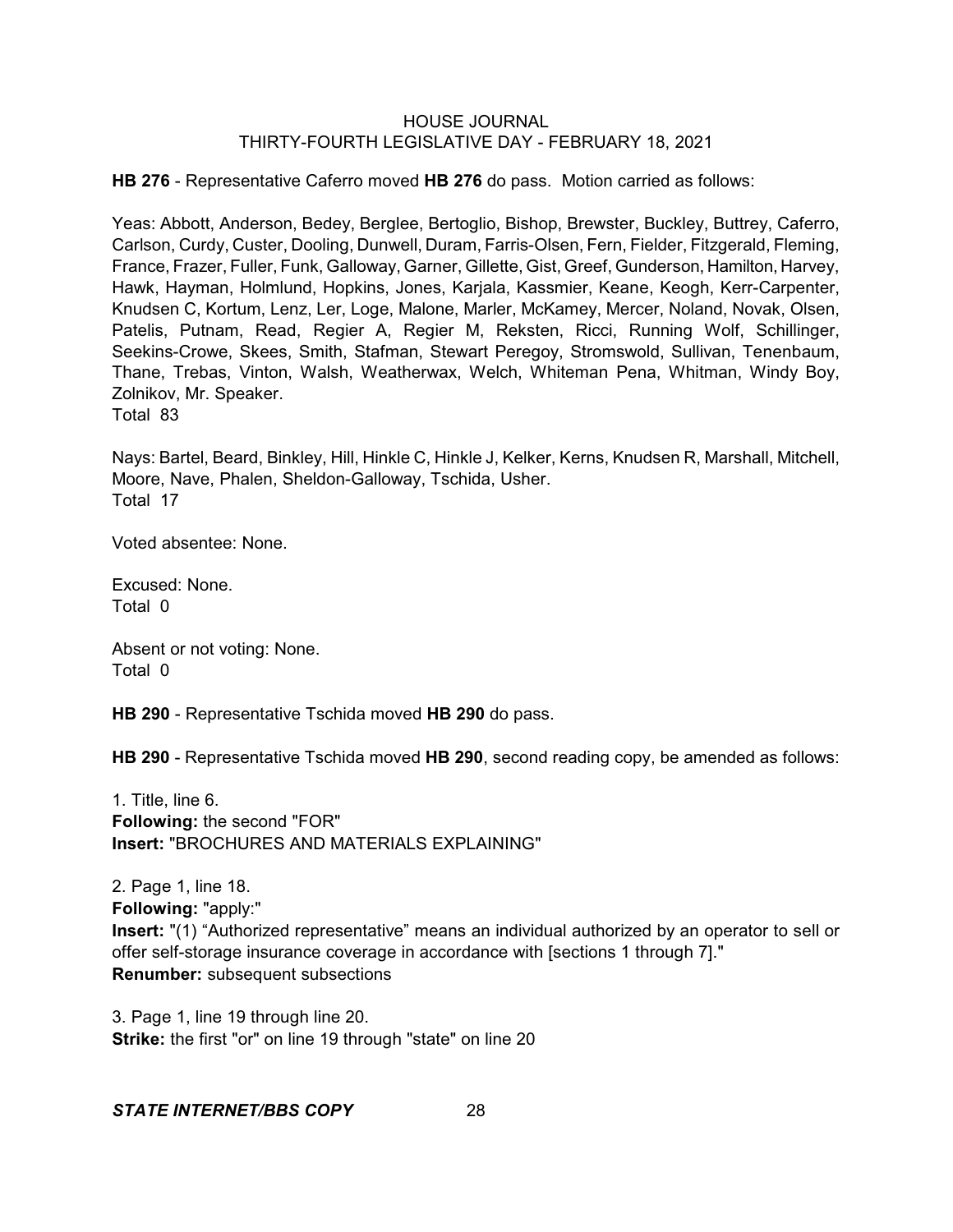4. Page 2, line 9 through line 10. **Following:** "agreement." **Insert:** "Self-storage insurance coverage may be offered on a month-to-month or other periodic basis under an individual, commercial, or group policy."

5. Page 2, line 16. **Following:** the first "insurer" **Strike:** "or surplus lines insurer"

6. Page 2, line 26. **Following:** "all" **Insert:** "prelicensing"

7. Page 2, line 27. **Following:** "and" **Insert:** "continuing"

8. Page 3, line 2. **Strike:** "**Requirements for self-storage insurance**" **Insert:** "**Brochures and materials explaining self-storage coverage**"

9. Page 3, line 3. **Strike:** "brochures or other written or electronic materials" **Insert:** "written or electronic brochures or materials"

10. Page 3, line 9. **Strike:** "the actual terms" **Insert:** "a copy"

11. Page 3, line 9. **Following:** the second "the" **Insert:** "actual"

12. Page 3, line 12. **Following:** "entity" **Insert:** ", if different from the insurer"

13. Page 3, line 13. **Strike:** "paid" **Insert:** "met"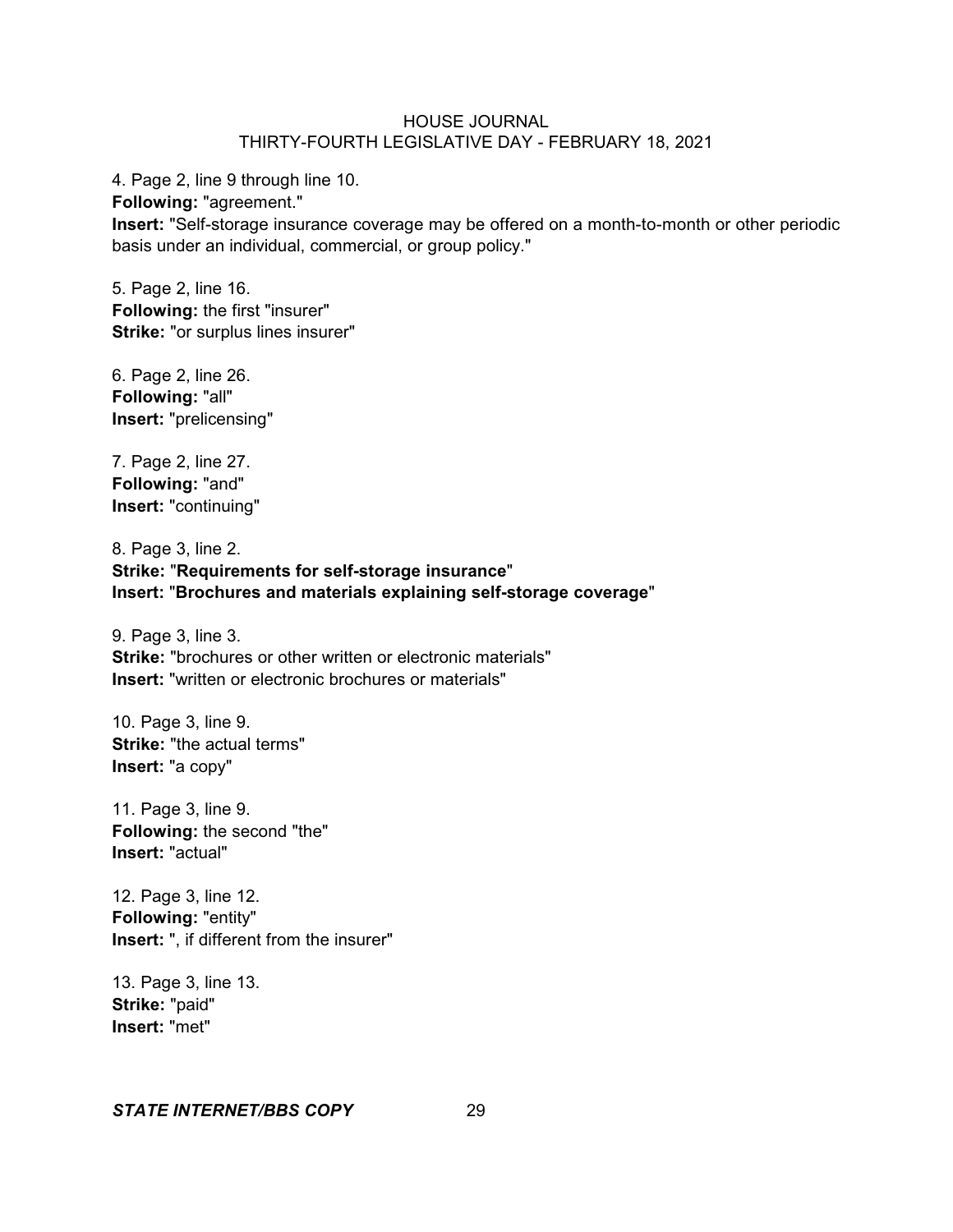14. Page 3, line 19. **Following:** "written" **Insert:** "or electronic brochures or"

15. Page 3, line 21 through line 22. **Strike:** subsection (3) in its entirety

16. Page 4, line 20 through line 21. **Strike:** "Any" on line 20 through "space" on line 21 **Insert:** "If billed by the operator, the charges for self-storage insurance coverage"

17. Page 4, line 22 through line 24. **Strike:** subsection (b) in its entirety **Renumber:** subsequent subsections

18. Page 5, line 15 through line 17. **Strike:** subsection (3) in its entirety **Renumber:** subsequent subsections

Amendment adopted as follows:

Yeas: Abbott, Anderson, Bartel, Beard, Bedey, Berglee, Bertoglio, Binkley, Bishop, Brewster, Buckley, Buttrey, Caferro, Carlson, Curdy, Custer, Dooling, Dunwell, Duram, Farris-Olsen, Fern, Fielder, Fitzgerald, Fleming, France, Frazer, Fuller, Funk, Galloway, Garner, Gillette, Gist, Greef, Gunderson, Hamilton, Harvey, Hawk, Hayman, Hill, Hinkle C, Hinkle J, Holmlund, Hopkins, Jones, Karjala, Kassmier, Keane, Kelker, Keogh, Kerns, Kerr-Carpenter, Knudsen C, Knudsen R, Kortum, Lenz, Ler, Loge, Malone, Marler, Marshall, McKamey, Mercer, Mitchell, Moore, Nave, Noland, Novak, Olsen, Patelis, Phalen, Putnam, Read, Regier A, Regier M, Reksten, Ricci, Running Wolf, Schillinger, Seekins-Crowe, Sheldon-Galloway, Skees, Smith, Stafman, Stewart Peregoy, Stromswold, Sullivan, Thane, Trebas, Tschida, Usher, Vinton, Walsh, Weatherwax, Welch, Whiteman Pena, Windy Boy, Zolnikov, Mr. Speaker. Total 98

Nays: Tenenbaum, Whitman. Total 2

Voted absentee: None.

Excused: None. Total 0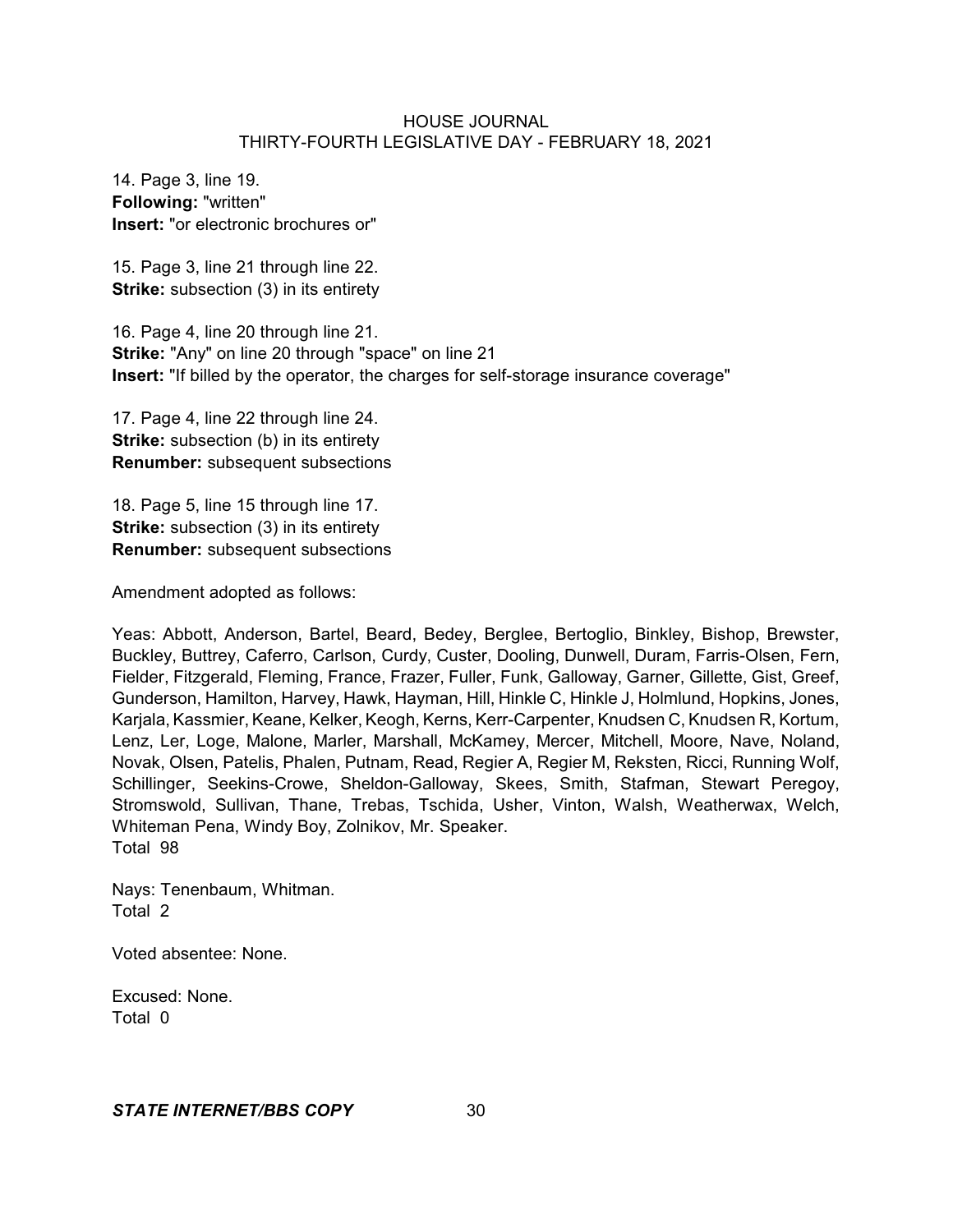Absent or not voting: None. Total 0

**HB 290** - Representative Tschida moved **HB 290**, as amended, do pass. Motion carried as follows:

Yeas: Anderson, Bartel, Beard, Bedey, Berglee, Bertoglio, Binkley, Bishop, Brewster, Buckley, Buttrey, Carlson, Curdy, Custer, Dooling, Duram, Fern, Fielder, Fitzgerald, Fleming, Frazer, Fuller, Galloway, Garner, Gillette, Gist, Greef, Gunderson, Hill, Hinkle C, Hinkle J, Holmlund, Hopkins, Jones, Kassmier, Kelker, Kerns, Kerr-Carpenter, Knudsen C, Knudsen R, Lenz, Ler, Loge, Malone, Marshall, McKamey, Mercer, Mitchell, Moore, Nave, Noland, Novak, Patelis, Phalen, Putnam, Read, Regier A, Regier M, Reksten, Ricci, Running Wolf, Schillinger, Seekins-Crowe, Sheldon-Galloway, Skees, Smith, Stromswold, Sullivan, Thane, Trebas, Tschida, Usher, Vinton, Walsh, Welch, Whitman, Zolnikov, Mr. Speaker. Total 78

Nays: Abbott, Caferro, Dunwell, Farris-Olsen, France, Funk, Hamilton, Harvey, Hawk, Hayman, Karjala, Keane, Keogh, Kortum, Marler, Olsen, Stafman, Stewart Peregoy, Tenenbaum, Weatherwax, Whiteman Pena, Windy Boy. Total 22

Voted absentee: None.

Excused: None. Total 0

Absent or not voting: None. Total 0

**HB 303** - Representative Kassmier moved **HB 303** do pass. Motion carried as follows:

Yeas: Anderson, Bartel, Beard, Bedey, Berglee, Bertoglio, Binkley, Brewster, Buttrey, Carlson, Custer, Dooling, Duram, Fielder, Fitzgerald, Fleming, Frazer, Fuller, Galloway, Garner, Gillette, Gist, Greef, Gunderson, Hill, Hinkle C, Hinkle J, Holmlund, Hopkins, Jones, Kassmier, Kerns, Knudsen C, Knudsen R, Lenz, Ler, Loge, Malone, Marshall, McKamey, Mercer, Mitchell, Moore, Nave, Noland, Patelis, Phalen, Putnam, Read, Regier A, Regier M, Reksten, Ricci, Schillinger, Seekins-Crowe, Sheldon-Galloway, Skees, Smith, Stromswold, Trebas, Tschida, Usher, Vinton, Walsh, Welch, Whitman, Zolnikov, Mr. Speaker. Total 68

Nays: Abbott, Bishop, Buckley, Caferro, Curdy, Dunwell, Farris-Olsen, Fern, France, Funk, Hamilton, Harvey, Hawk, Hayman, Karjala, Keane, Kelker, Keogh,Kerr-Carpenter, Kortum, Marler,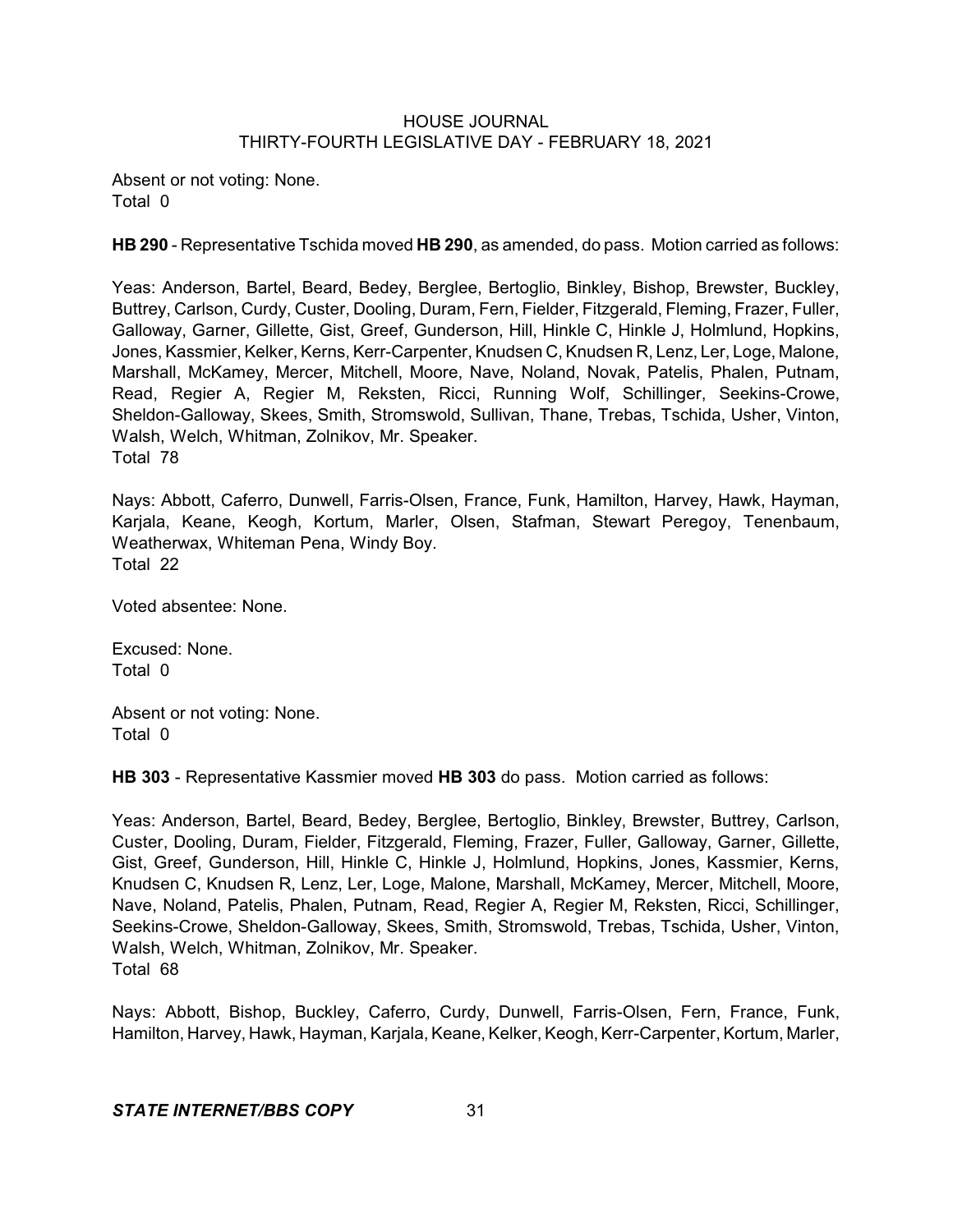Novak, Olsen, Running Wolf, Stafman, Stewart Peregoy, Sullivan, Tenenbaum, Thane, Weatherwax, Whiteman Pena, Windy Boy. Total 32

Voted absentee: None.

Excused: None. Total 0

Absent or not voting: None. Total 0

**HB 322** - Representative Patelis moved **HB 322** do pass. Motion carried as follows:

Yeas: Anderson, Bartel, Beard, Bedey, Berglee, Bertoglio, Binkley, Brewster, Buckley, Buttrey, Carlson, Custer, Dooling, Duram, Fielder, Fitzgerald, Fleming, Frazer, Fuller, Funk, Galloway, Garner, Gillette, Gist, Greef, Gunderson, Harvey, Hawk, Hill, Hinkle C, Hinkle J, Holmlund, Hopkins, Jones, Kassmier, Keane, Kerns, Knudsen C, Knudsen R, Lenz, Ler, Loge, Malone, Marshall, McKamey, Mitchell, Moore, Nave, Noland, Novak,Patelis, Phalen, Putnam, Read, Regier A, Regier M, Reksten, Ricci, Running Wolf, Schillinger, Seekins-Crowe,Sheldon-Galloway, Skees, Stewart Peregoy, Stromswold, Trebas, Tschida, Usher, Vinton, Walsh, Weatherwax, Welch, Whitman, Zolnikov, Mr. Speaker.

Total 75

Nays: Abbott, Bishop, Caferro, Curdy, Dunwell, Farris-Olsen, Fern, France, Hamilton, Hayman, Karjala, Kelker, Keogh, Kerr-Carpenter, Kortum, Marler, Mercer, Olsen, Smith, Stafman, Sullivan, Tenenbaum, Thane, Whiteman Pena, Windy Boy. Total 25

Voted absentee: None.

Excused: None. Total 0

Absent or not voting: None. Total 0

**HB 325** - Representative Usher moved **HB 325** do pass. Motion carried as follows:

Yeas: Anderson, Bartel, Beard, Bedey, Berglee, Bertoglio, Binkley, Brewster, Dooling, Duram, Fielder, Fitzgerald, Fleming, Fuller, Galloway, Garner, Gillette, Gist, Greef, Gunderson, Hill, Hinkle C, Hinkle J, Holmlund, Hopkins, Jones, Kassmier, Kerns, Knudsen C, Knudsen R, Lenz, Ler, Loge,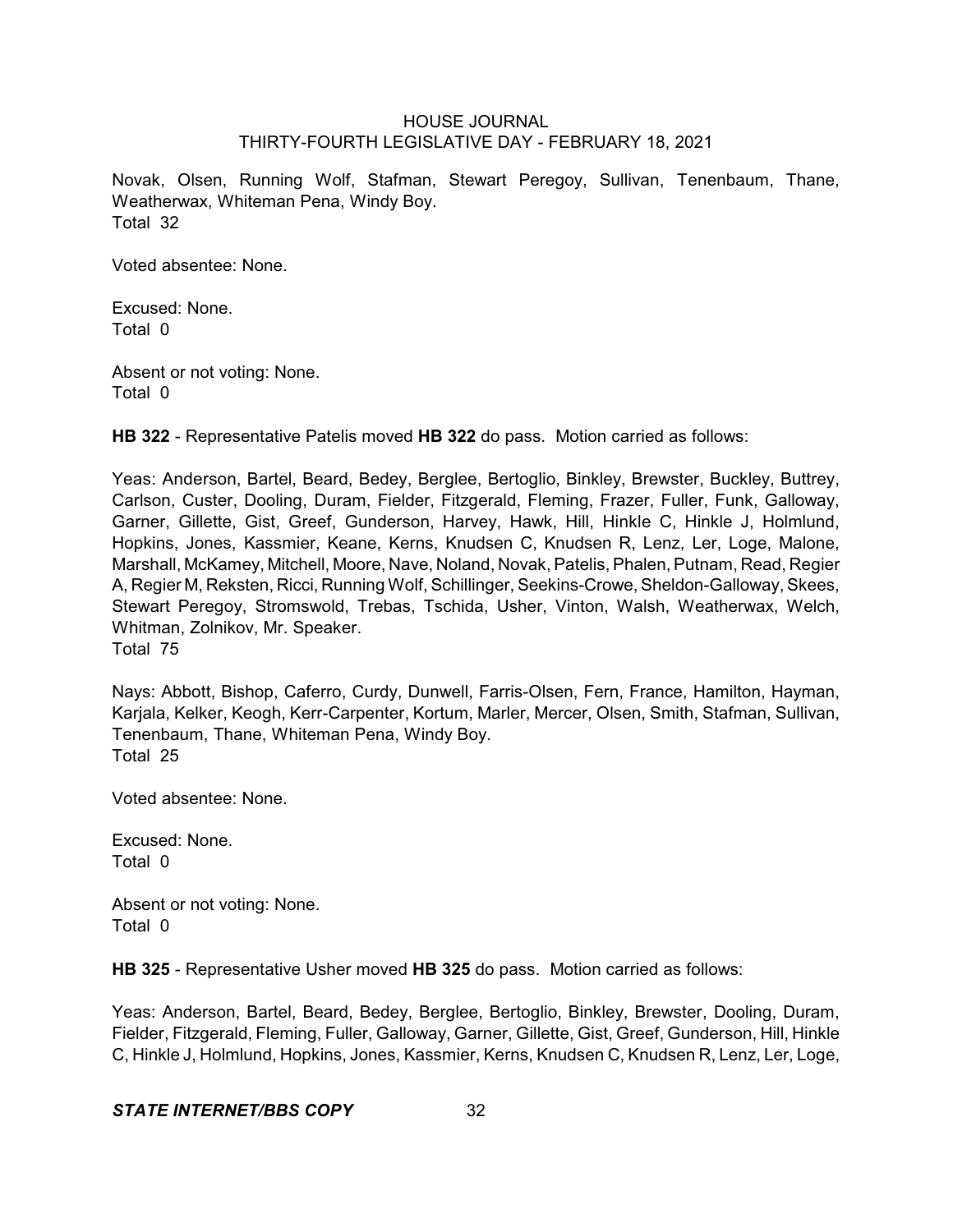Malone, Marshall, McKamey, Mercer, Mitchell, Moore, Nave, Noland, Patelis, Phalen, Putnam, Read, Regier A, Regier M, Reksten, Ricci, Schillinger, Seekins-Crowe, Sheldon-Galloway, Skees, Stromswold, Trebas, Tschida, Usher, Vinton, Walsh, Welch, Whitman, Zolnikov, Mr. Speaker. Total 63

Nays: Abbott, Bishop, Buckley, Buttrey, Caferro, Carlson, Curdy, Custer, Dunwell, Farris-Olsen, Fern, France, Frazer, Funk, Hamilton, Harvey, Hawk, Hayman, Karjala, Keane, Kelker, Keogh, Kerr-Carpenter, Kortum, Marler, Novak, Olsen, Running Wolf, Smith, Stafman, Stewart Peregoy, Sullivan, Tenenbaum, Thane, Weatherwax, Whiteman Pena, Windy Boy. Total 37

Voted absentee: None.

Excused: None. Total 0

Absent or not voting: None. Total 0

**HB 365** - Representative Trebas moved **HB 365** do pass. Motion carried as follows:

Yeas: Abbott, Anderson, Bartel, Beard, Bedey, Berglee, Bertoglio, Binkley, Bishop, Brewster, Buckley, Buttrey, Caferro, Carlson, Curdy, Custer, Dooling, Dunwell, Duram, Farris-Olsen, Fern, Fielder, Fitzgerald, Fleming, France, Frazer, Fuller, Funk, Galloway, Garner, Gillette, Gist, Greef, Gunderson, Hamilton, Harvey, Hawk, Hayman, Hill, Hinkle C, Hinkle J, Holmlund, Hopkins, Jones, Kassmier, Keane, Kelker, Keogh, Kerns, Kerr-Carpenter, Knudsen C, Knudsen R, Kortum, Lenz, Ler, Loge, Malone, Marler, Marshall, McKamey, Mercer, Mitchell, Moore, Nave, Noland, Novak, Patelis, Phalen, Putnam, Read, Regier A, Regier M, Reksten, Ricci, Running Wolf, Schillinger, Seekins-Crowe, Sheldon-Galloway, Skees, Smith, Stafman, Stewart Peregoy, Stromswold, Sullivan, Tenenbaum, Thane, Trebas, Tschida, Usher, Vinton, Walsh, Weatherwax, Welch, Whiteman Pena, Whitman, Windy Boy, Zolnikov, Mr. Speaker. Total 98

Nays: Karjala. Total 1

Voted absentee: None.

Excused: None. Total 0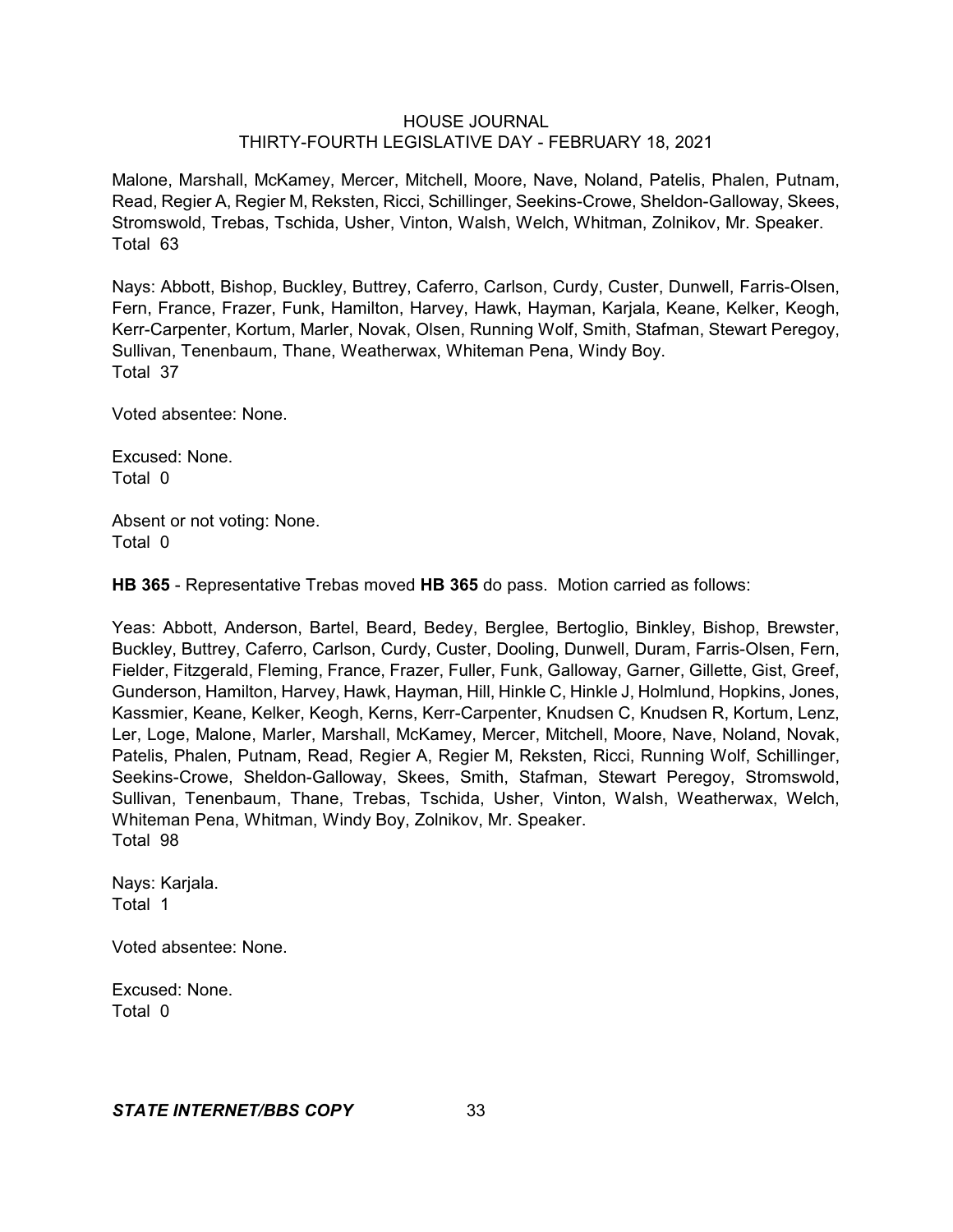Absent or not voting: Olsen. Total 1

**HB 383** - Representative Usher moved **HB 383** do pass. Motion carried as follows:

Yeas: Abbott, Anderson, Bartel, Beard, Bedey, Berglee, Bertoglio, Binkley, Bishop, Brewster, Buckley, Buttrey, Caferro, Carlson, Curdy, Custer, Dooling, Dunwell, Duram, Fern, Fielder, Fitzgerald, Fleming, Frazer, Fuller, Funk, Galloway, Garner, Gillette, Gist, Greef, Gunderson, Hamilton, Harvey, Hawk, Hill, Hinkle C, Hinkle J, Holmlund, Hopkins, Jones, Kassmier, Keane, Kelker, Keogh, Kerns, Kerr-Carpenter, Knudsen C, Knudsen R, Lenz, Ler, Loge, Malone, Marler, Marshall, McKamey, Mercer, Mitchell, Moore, Nave, Noland, Novak, Olsen, Patelis, Phalen, Putnam, Read, Regier A, Regier M, Reksten, Ricci, Running Wolf, Schillinger, Seekins-Crowe, Sheldon-Galloway, Skees, Smith, Stafman, Stewart Peregoy, Stromswold, Sullivan, Tenenbaum, Thane, Trebas, Tschida, Usher, Vinton, Walsh, Weatherwax, Welch, Whiteman Pena, Whitman, Zolnikov, Mr. Speaker.

Total 94

Nays: Farris-Olsen, France, Hayman, Karjala, Kortum, Windy Boy. Total 6

Voted absentee: None.

Excused: None. Total 0

Absent or not voting: None. Total 0

Speaker Pro Tempore Knudsen moved the Committee rise and report. Motion carried. Committee arose. House resumed. Mr. Speaker presiding. Chair Ler moved the Committee of the Whole report be adopted. Report adopted as follows:

Yeas: Abbott, Bartel, Beard, Bedey, Berglee, Bertoglio, Binkley, Bishop, Brewster, Buckley, Buttrey, Caferro, Carlson, Curdy, Custer, Dooling, Dunwell, Duram, Farris-Olsen, Fern, Fielder, Fitzgerald, Fleming, France, Frazer, Fuller, Funk, Galloway, Garner, Gillette, Gist, Greef, Gunderson, Hamilton, Harvey, Hawk, Hayman, Hill, Hinkle C, Hinkle J, Holmlund, Hopkins, Jones, Kassmier, Keane, Keogh, Kerns, Kerr-Carpenter, Knudsen C, Knudsen R, Lenz, Loge, Malone, Marler, Marshall, McKamey, Mercer, Moore, Nave, Novak, Patelis, Phalen, Putnam, Read, Regier A, Regier M, Reksten, Ricci, Running Wolf, Schillinger, Seekins-Crowe, Sheldon-Galloway, Skees, Smith, Stafman, Stewart Peregoy, Stromswold, Sullivan, Tenenbaum, Thane, Trebas, Tschida, Usher, Vinton, Walsh, Weatherwax, Welch, Whitman, Windy Boy, Zolnikov, Mr. Speaker. Total 91